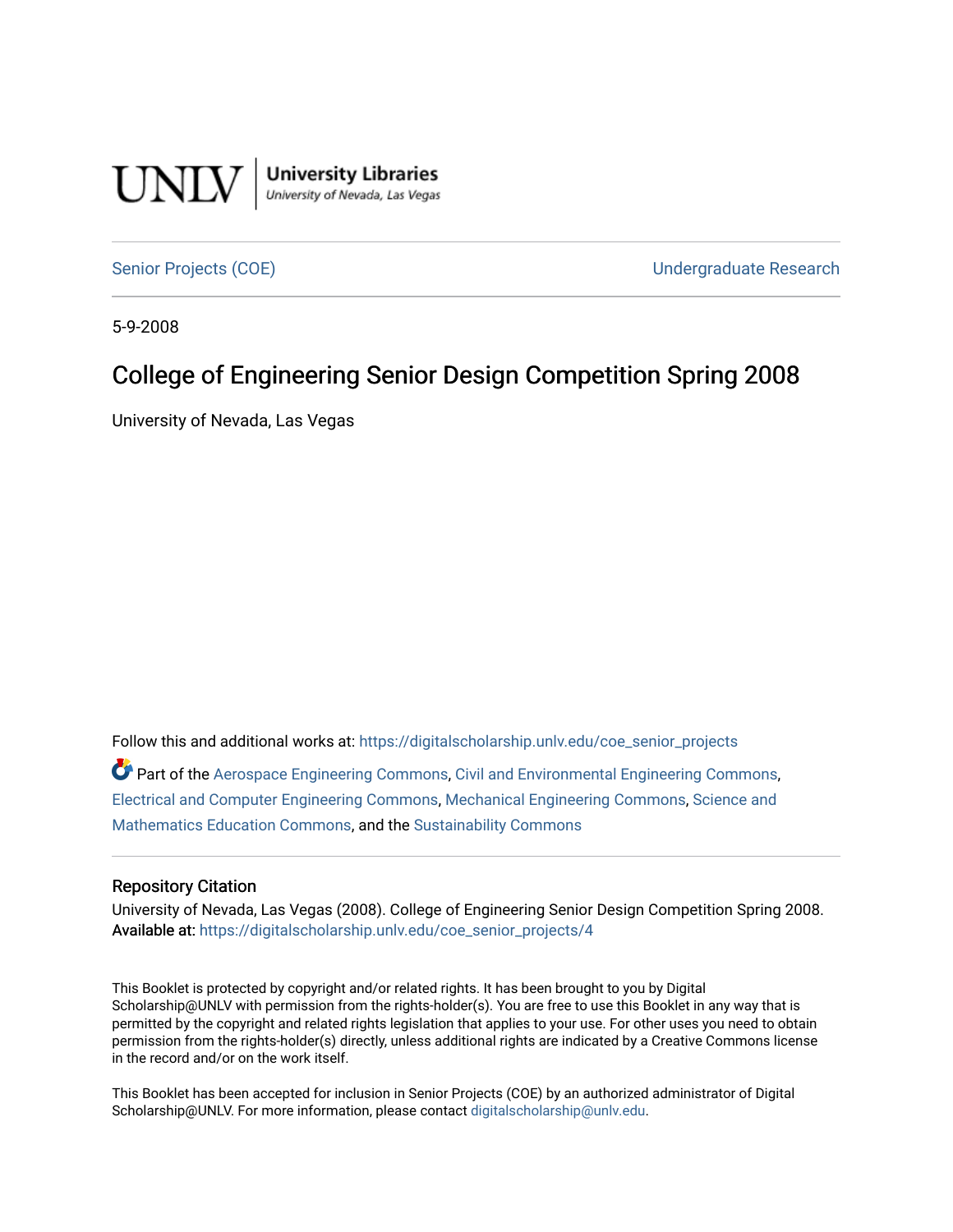# **Celebrate**

# the spirit of innovation… **Spring 2008 Senior Design Competition** FRIDAY, MAY 9, 2008

UNLV's Howard R. Hughes College of Engineering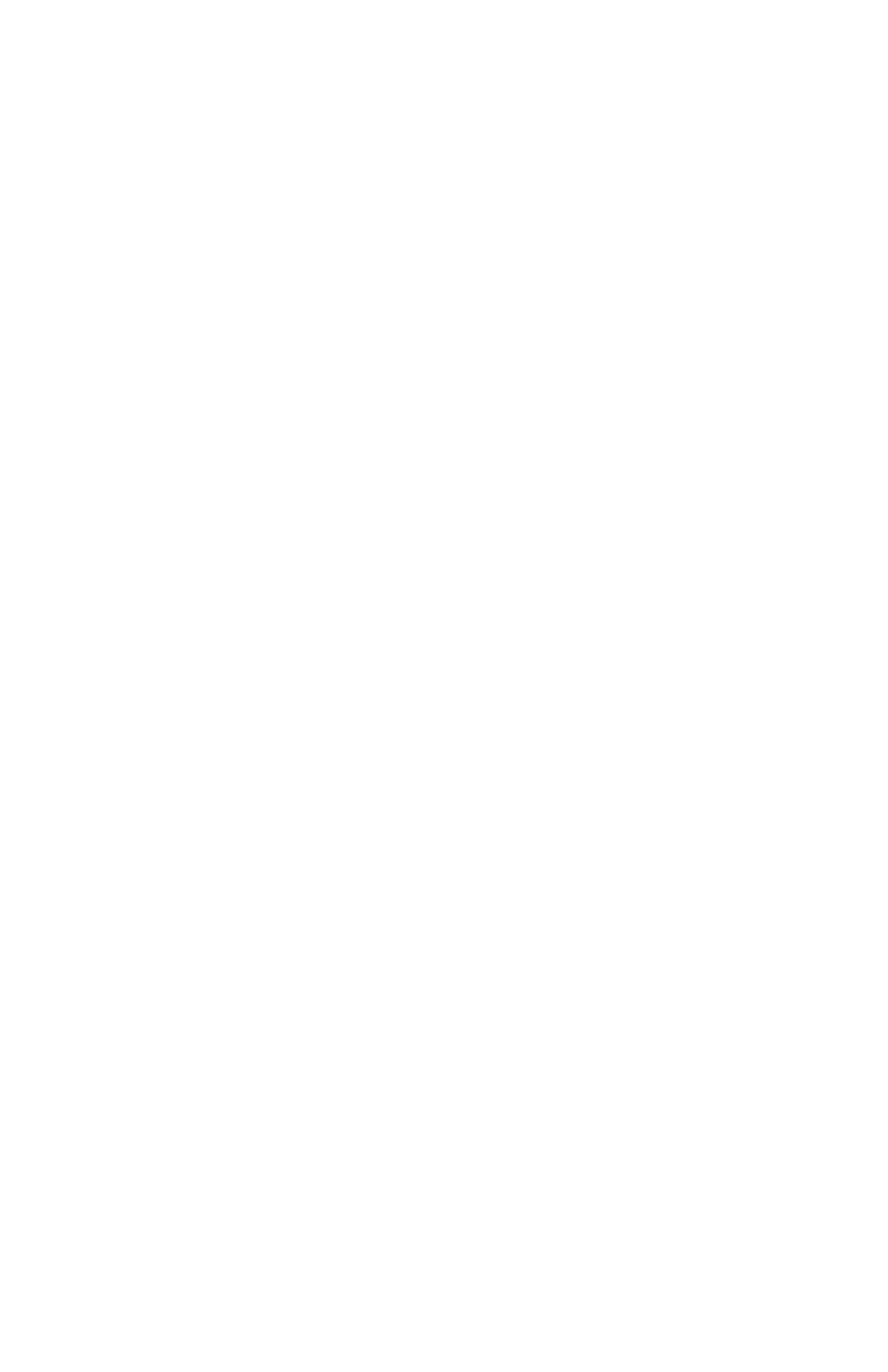#### Spring 2008  $T_{\text{Hilb}}$   $2000$ SENIOR DESIGN COMPETITION

Part of every UNLV engineering student's academic experience, the senior design project stimulates engineering innovation and entrepreneurship. Each student in their senior year chooses, plans, designs, and prototypes a product in this required element of the curriculum. A capstone to the student's educational career, the senior design project encourages the student to use everything learned in the engineering program to create a practical, real world solution to an engineering challenge.

The senior design competition helps to focus the senior students in increasing the quality and potential for commercial application for their design projects. Judges from local industry evaluate the projects on innovation, commercial potential and presentation quality. One overall winner, two winners from each discipline, and one multi-disciplinary winner (when applicable) are chosen and receive cash awards and commemorative plaques and medallions.

The competition has generated significant interest from the local community, and has provided additional motivation for students to be innovative and to produce quality projects.

# **History**

In 1999, the Entrepreneurship Club (E-Club) of the College of Engineering began sponsoring the Senior Design presentation event. The E-Club has been actively pursuing the goal of integrating entrepreneurship with engineering curriculum through seminars and facilitating senior design projects. In 2001, the E-Club conducted its first senior design competition. This opened the senior design event to Civil and Environmental, Electrical and Computer, and Mechanical Engineering students.

The E-Club itself, the senior design projects and the competition all encourage students to become entrepreneurs upon graduation and contribute to the College's role in the economic diversification of the southern Nevada area.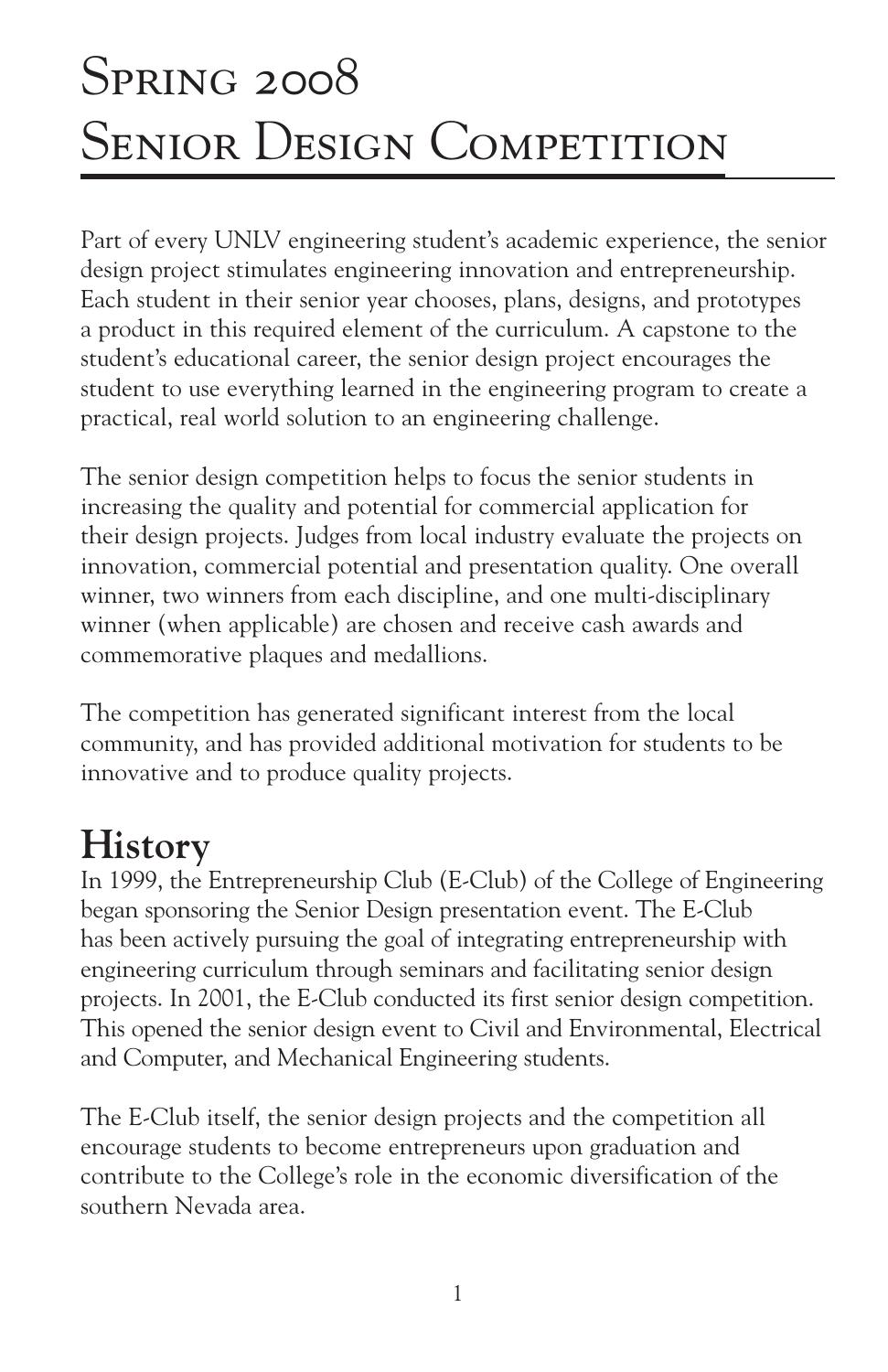## **The Awards**

Beginning in 2002, College of Engineering supporters Harriet and Fred Cox have generously provided for the Harriet and Fred Cox Engineering Design Award to be given to the top outstanding projects in the senior design competition. Ongoing support for the awards has been established by their endowment gift to the College. The founder of four corporations — Emulex Corporation, Manufacturers Capital, California Data Processors, and Microdata Corporation — Fred Cox knows the value of entrepreneurship very well, and he and his wife Harriet are delighted to support the College of Engineering and our students in this significant venture.

A special dinner in the spring celebrates the students' achievements and provides their families, faculty, and the greater Las Vegas community an opportunity to share in the excitement of the students' work.

## **Instructors for Senior Design Program:**

Dr. Walter Vodrazka – Department of Civil and Environmental Engineering Dr. Paolo Ginobbi – for the Department of Computer and Electrical Engineering Dr. Zhiyong Wang – Department of Mechanical Engineering

#### **E-Club Faculty Members:**

Dr. Laxmi Gewali Dr. Henry Selvaraj Dr. Rama Venkat Dr. Zhiyong Wang

#### **A Special Thanks to Our Senior Design Industry Judges:**

**Bradford Colton** *Research Engineer, Halotron Division American Pacific*

**William O'Donnell** *Research Associate UNLV, Physics and Astronomy*

**Samuel D. Palmer, P.E., C.E.M.** Senior Vice President Western Operation Group Manager Terracon Consulting Engineers & Scientists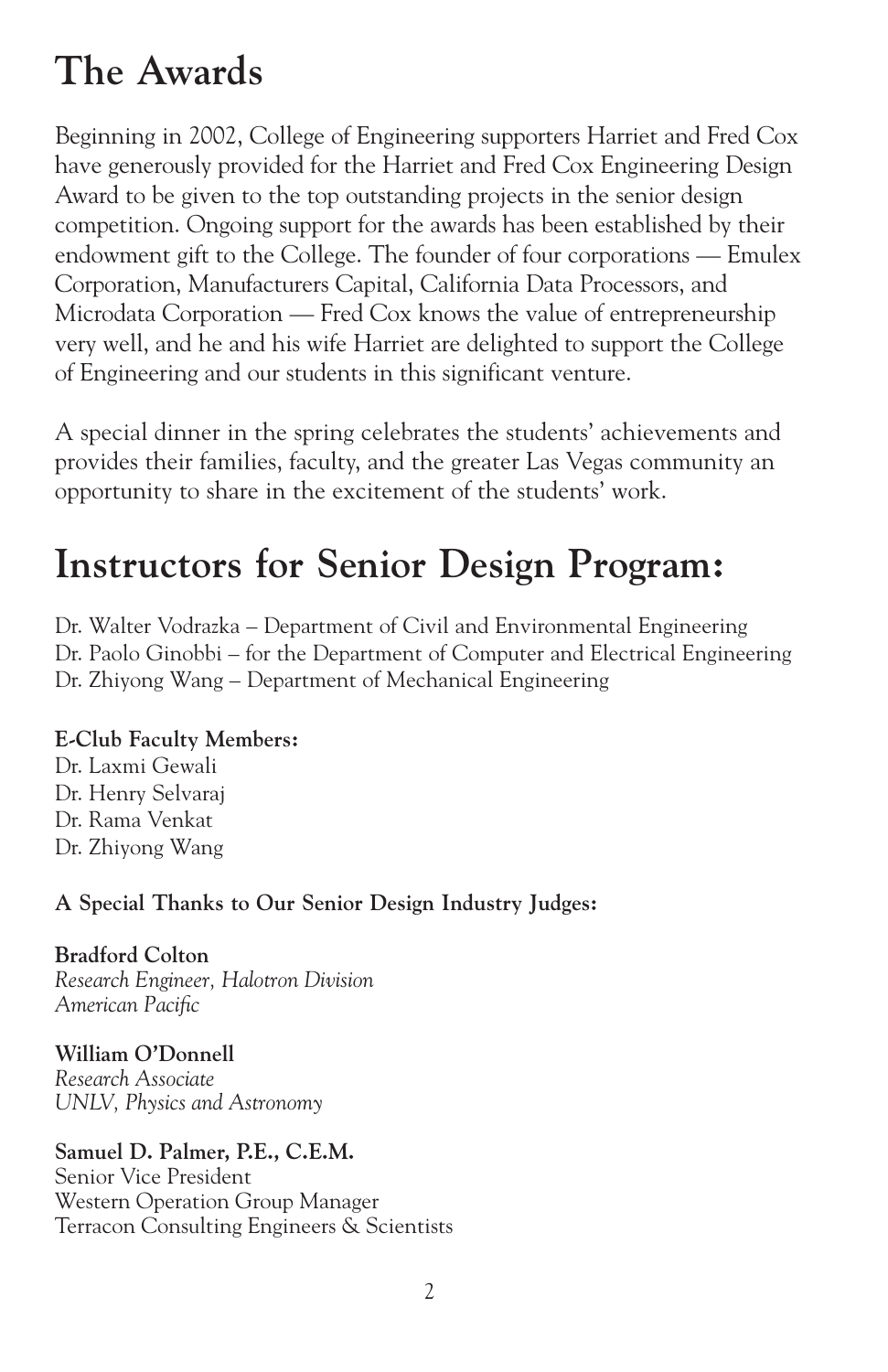#### **9:00–9:30 a.m.**

#### **Grassroots Irrigation Solutions**

Department of Civil & Environmental Engineering Project Participants: Steven Bise, Kevin Bross, Michael Cunningham, Chad Nikaido, and Robert Olds Instructor: Dr. Edward Neumann Faculty Advisor: Dr. Barbara Luke Community Mentors: Dr. Dale Devitt & Mr. Bill Rohret

Grassroots Irrigation Solutions is proposing the design of a subsurface irrigation system for golf course problem areas. The need for such a system stems from the fact that although golf courses irrigate with 85-95% precision, problem areas such as hillsides often need to be over-watered to compensate for surface runoff. A direct result of this over-watering practice is that the bases of the hillsides become flooded.

Our system is designed to eliminate this surface runoff problem by injecting the water into the root zone of the turf. By directly supplying water to the root zone, our system will be able to deliver the correct amount of water while eliminating any flooding caused by surface runoff. More importantly, this system is designed to work in unison with the existing sprinkler system so costs of installation will be minimized.

 $\mathcal{L}_\mathcal{L} = \{ \mathcal{L}_\mathcal{L} = \{ \mathcal{L}_\mathcal{L} = \{ \mathcal{L}_\mathcal{L} = \{ \mathcal{L}_\mathcal{L} = \{ \mathcal{L}_\mathcal{L} = \{ \mathcal{L}_\mathcal{L} = \{ \mathcal{L}_\mathcal{L} = \{ \mathcal{L}_\mathcal{L} = \{ \mathcal{L}_\mathcal{L} = \{ \mathcal{L}_\mathcal{L} = \{ \mathcal{L}_\mathcal{L} = \{ \mathcal{L}_\mathcal{L} = \{ \mathcal{L}_\mathcal{L} = \{ \mathcal{L}_\mathcal{$  $\mathcal{L}_\mathcal{L} = \{ \mathcal{L}_\mathcal{L} = \{ \mathcal{L}_\mathcal{L} = \{ \mathcal{L}_\mathcal{L} = \{ \mathcal{L}_\mathcal{L} = \{ \mathcal{L}_\mathcal{L} = \{ \mathcal{L}_\mathcal{L} = \{ \mathcal{L}_\mathcal{L} = \{ \mathcal{L}_\mathcal{L} = \{ \mathcal{L}_\mathcal{L} = \{ \mathcal{L}_\mathcal{L} = \{ \mathcal{L}_\mathcal{L} = \{ \mathcal{L}_\mathcal{L} = \{ \mathcal{L}_\mathcal{L} = \{ \mathcal{L}_\mathcal{$  $\mathcal{L}_\mathcal{L} = \{ \mathcal{L}_\mathcal{L} = \{ \mathcal{L}_\mathcal{L} = \{ \mathcal{L}_\mathcal{L} = \{ \mathcal{L}_\mathcal{L} = \{ \mathcal{L}_\mathcal{L} = \{ \mathcal{L}_\mathcal{L} = \{ \mathcal{L}_\mathcal{L} = \{ \mathcal{L}_\mathcal{L} = \{ \mathcal{L}_\mathcal{L} = \{ \mathcal{L}_\mathcal{L} = \{ \mathcal{L}_\mathcal{L} = \{ \mathcal{L}_\mathcal{L} = \{ \mathcal{L}_\mathcal{L} = \{ \mathcal{L}_\mathcal{$  $\mathcal{L}_\mathcal{L} = \{ \mathcal{L}_\mathcal{L} = \{ \mathcal{L}_\mathcal{L} = \{ \mathcal{L}_\mathcal{L} = \{ \mathcal{L}_\mathcal{L} = \{ \mathcal{L}_\mathcal{L} = \{ \mathcal{L}_\mathcal{L} = \{ \mathcal{L}_\mathcal{L} = \{ \mathcal{L}_\mathcal{L} = \{ \mathcal{L}_\mathcal{L} = \{ \mathcal{L}_\mathcal{L} = \{ \mathcal{L}_\mathcal{L} = \{ \mathcal{L}_\mathcal{L} = \{ \mathcal{L}_\mathcal{L} = \{ \mathcal{L}_\mathcal{$  $\mathcal{L}_\mathcal{L} = \{ \mathcal{L}_\mathcal{L} = \{ \mathcal{L}_\mathcal{L} = \{ \mathcal{L}_\mathcal{L} = \{ \mathcal{L}_\mathcal{L} = \{ \mathcal{L}_\mathcal{L} = \{ \mathcal{L}_\mathcal{L} = \{ \mathcal{L}_\mathcal{L} = \{ \mathcal{L}_\mathcal{L} = \{ \mathcal{L}_\mathcal{L} = \{ \mathcal{L}_\mathcal{L} = \{ \mathcal{L}_\mathcal{L} = \{ \mathcal{L}_\mathcal{L} = \{ \mathcal{L}_\mathcal{L} = \{ \mathcal{L}_\mathcal{$  $\mathcal{L}_\mathcal{L} = \{ \mathcal{L}_\mathcal{L} = \{ \mathcal{L}_\mathcal{L} = \{ \mathcal{L}_\mathcal{L} = \{ \mathcal{L}_\mathcal{L} = \{ \mathcal{L}_\mathcal{L} = \{ \mathcal{L}_\mathcal{L} = \{ \mathcal{L}_\mathcal{L} = \{ \mathcal{L}_\mathcal{L} = \{ \mathcal{L}_\mathcal{L} = \{ \mathcal{L}_\mathcal{L} = \{ \mathcal{L}_\mathcal{L} = \{ \mathcal{L}_\mathcal{L} = \{ \mathcal{L}_\mathcal{L} = \{ \mathcal{L}_\mathcal{$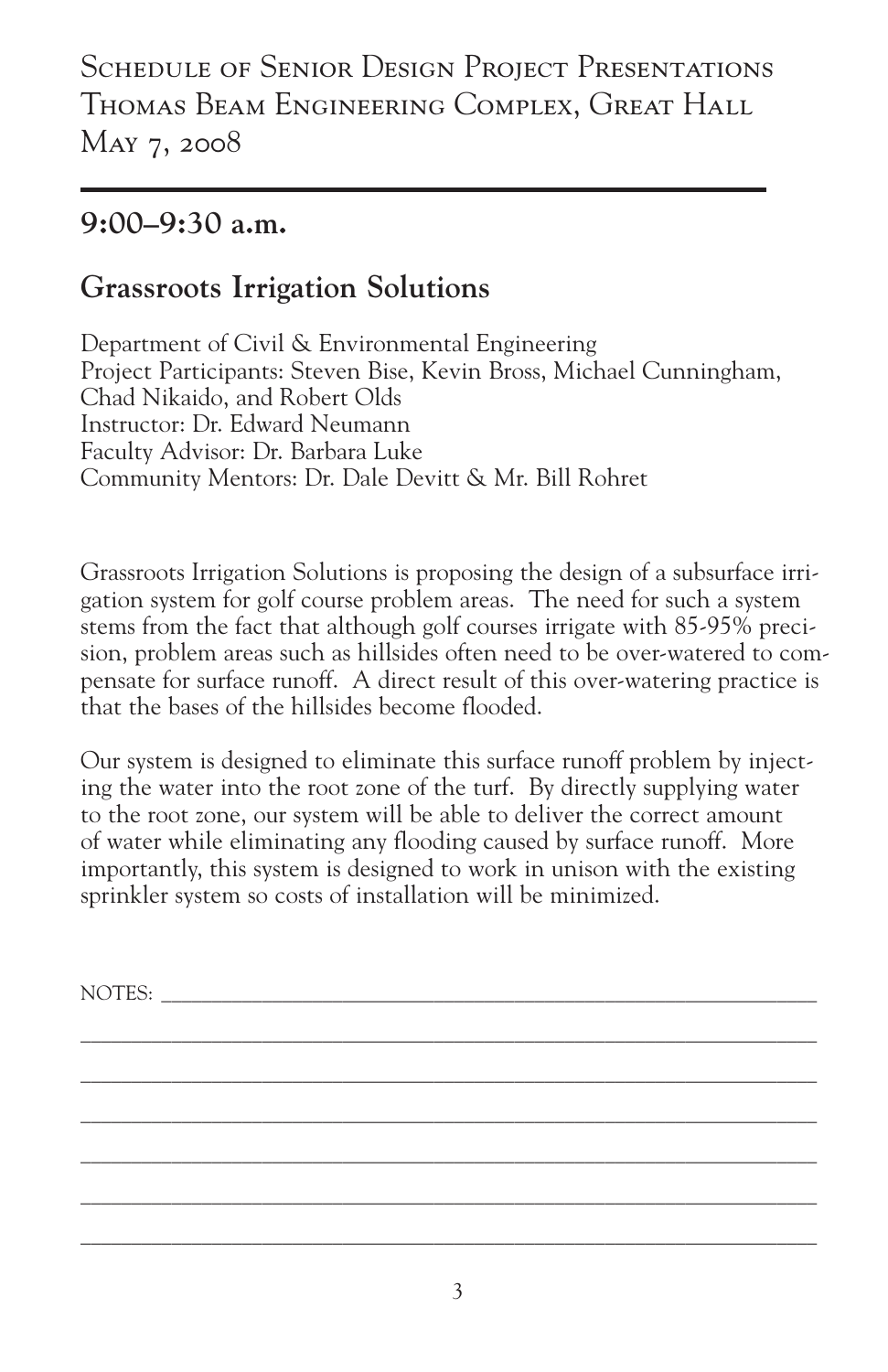$9:15-9:45$  a.m.

Open

NOTES: NOTES: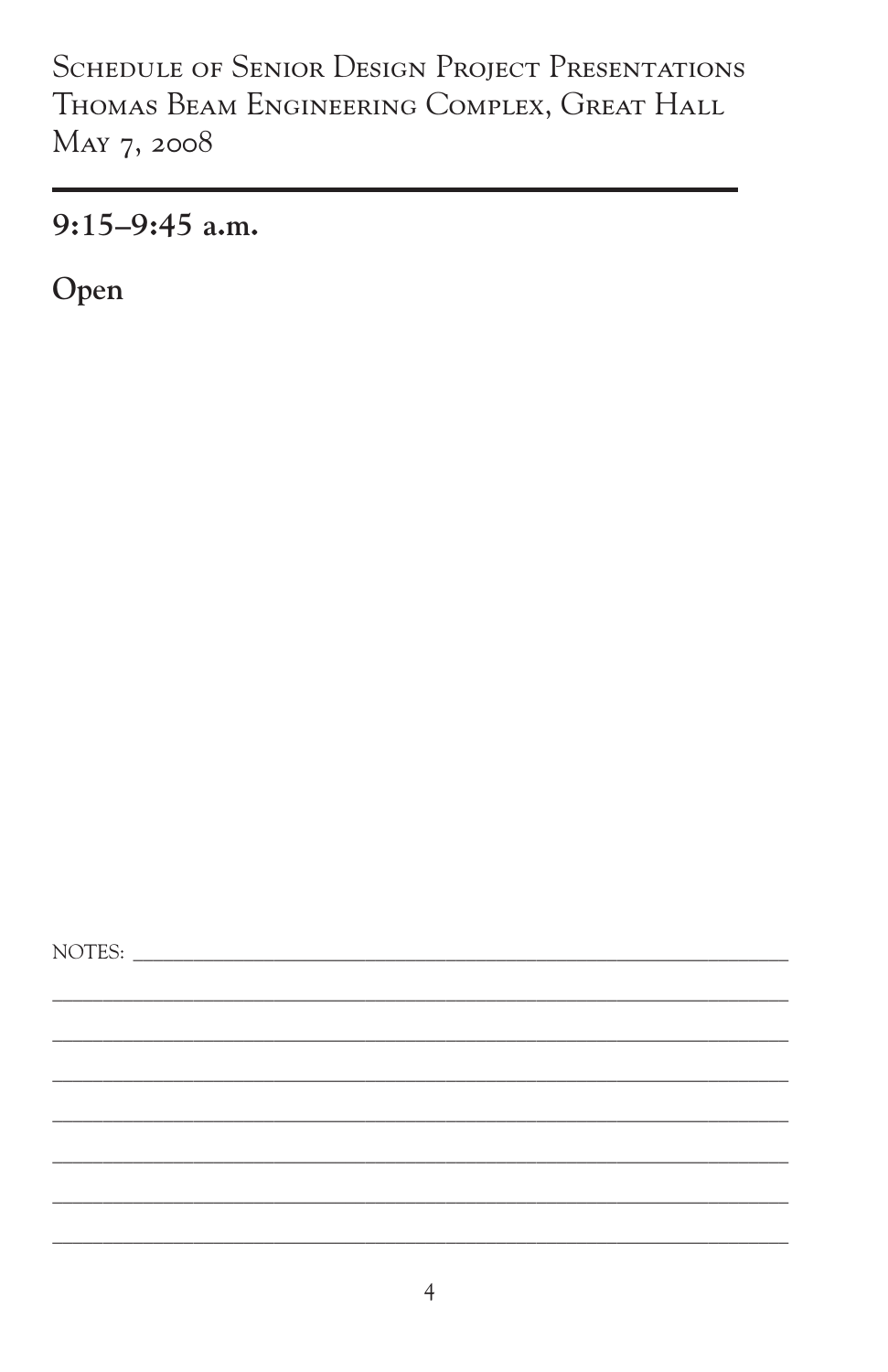#### **9:30–10:00 a.m.**

#### **InfoSafe – The USB Drive with a Plus!**

Department of Electrical & Computer Engineering Project Participants: Sarah Q. Chatterjee Instructor: Dr. Paolo Ginobbi Faculty Adviser: Dr. Paolo Ginobbi Community Mentor: Mr. Glenn Mercier

In a world where digital storage has become an integral part of society, security of information has become more complex and necessary. InfoSafe is a USB Storage Device that is enabled and disabled by a radio frequency (RF) signal. This is a way to add an extra layer of protection to deter holders of lost or stolen USB devices from being able to easily access the stored information.

The project involved the development of a USB storage device that includes an Atmel microcontroller to handle multiple inputs and outputs. A radio frequency transmitter and receiver allow the InfoSafe to be enabled only when they are within five feet of each other. The module used for the main storage location was ferroelectric random access memory (FRAM).

This is a nonvolatile memory that was implemented for its ability to accommodate high speed read and write cycles and a high number of read and write cycles while maintaining low power consumption. Additionally, because the EEPROM of the microcontroller has password protection capability, it can be utilized as a safer location to store sensitive information like codes or passwords.

NOTES: \_\_\_\_\_\_\_\_\_\_\_\_\_\_\_\_\_\_\_\_\_\_\_\_\_\_\_\_\_\_\_\_\_\_\_\_\_\_\_\_\_\_\_\_\_\_\_\_\_\_\_\_\_\_\_\_\_\_\_\_\_\_\_\_\_

 $\mathcal{L}_\mathcal{L} = \mathcal{L}_\mathcal{L} = \mathcal{L}_\mathcal{L} = \mathcal{L}_\mathcal{L} = \mathcal{L}_\mathcal{L} = \mathcal{L}_\mathcal{L} = \mathcal{L}_\mathcal{L} = \mathcal{L}_\mathcal{L} = \mathcal{L}_\mathcal{L} = \mathcal{L}_\mathcal{L} = \mathcal{L}_\mathcal{L} = \mathcal{L}_\mathcal{L} = \mathcal{L}_\mathcal{L} = \mathcal{L}_\mathcal{L} = \mathcal{L}_\mathcal{L} = \mathcal{L}_\mathcal{L} = \mathcal{L}_\mathcal{L}$  $\mathcal{L}_\mathcal{L} = \mathcal{L}_\mathcal{L} = \mathcal{L}_\mathcal{L} = \mathcal{L}_\mathcal{L} = \mathcal{L}_\mathcal{L} = \mathcal{L}_\mathcal{L} = \mathcal{L}_\mathcal{L} = \mathcal{L}_\mathcal{L} = \mathcal{L}_\mathcal{L} = \mathcal{L}_\mathcal{L} = \mathcal{L}_\mathcal{L} = \mathcal{L}_\mathcal{L} = \mathcal{L}_\mathcal{L} = \mathcal{L}_\mathcal{L} = \mathcal{L}_\mathcal{L} = \mathcal{L}_\mathcal{L} = \mathcal{L}_\mathcal{L}$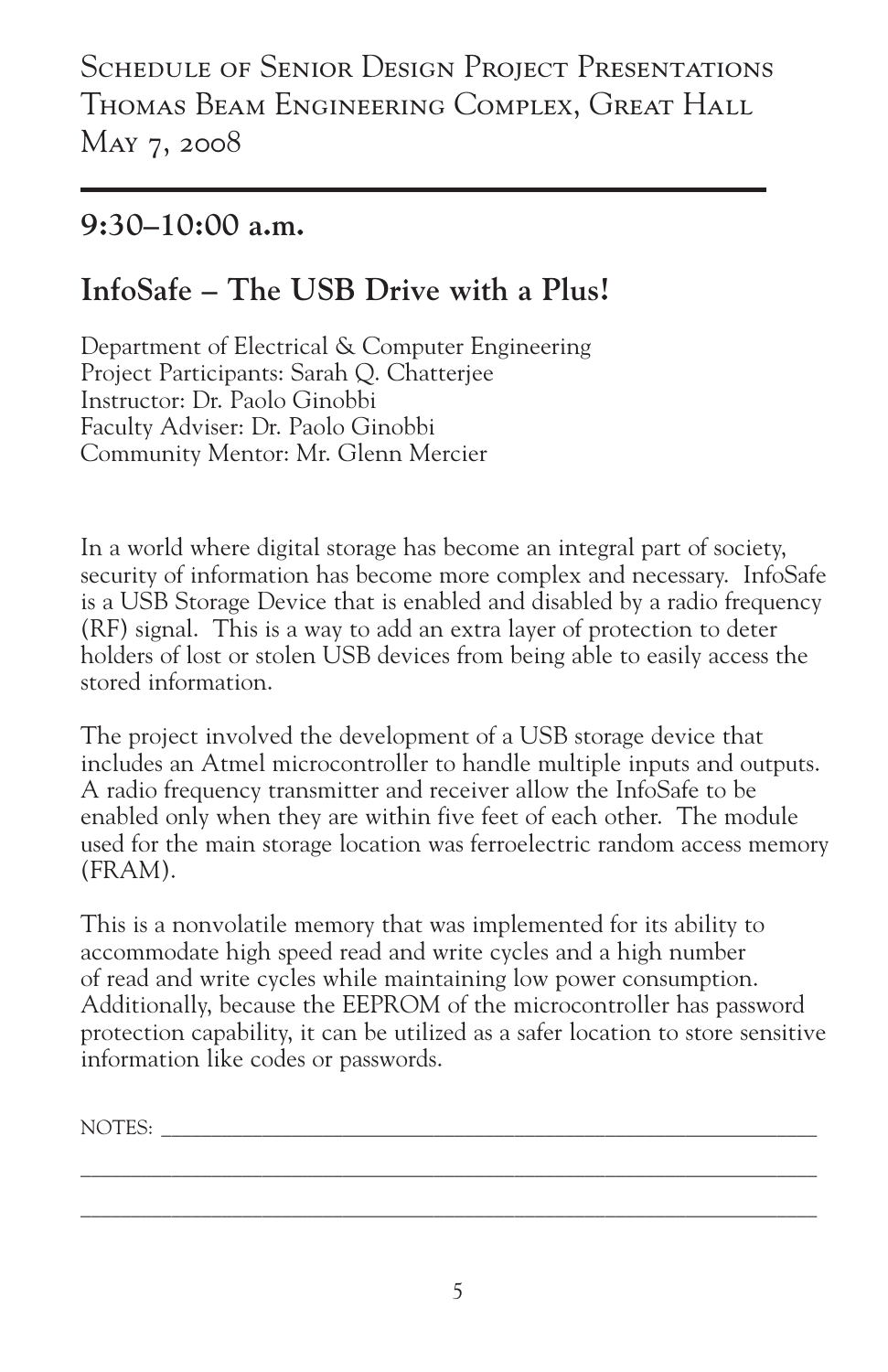#### **9:45–10:15 a.m.**

#### **Green School Project**

Department of Civil & Environmental Engineering Project Participants: Instructor: Dr. Edward Neumann Faculty Adviser: Dr. Edward Neumann

The Green School project is an attempt to design an elementary school that will be more energy efficient and water smart than existing elementary schools. In order to conserve energy, the school will be designed an earth-sheltered structure. In order to generate additional energy savings, a combination of reflective roofing, high-efficiency lighting ,and geothermal heating/cooling will be used. The school will also be designed with water smart landscaping and other water-saving measures. With the implementation of these "green" building features, the team hopes to achieve LEED certification standards. As an added bonus, the school will have an integrated educational program. Students will learn about each major energy and water-saving feature through age-appropriate activities and displays, with the hopes of raising public awareness and promoting a future generation of environmentally-conscious individuals.

\_\_\_\_\_\_\_\_\_\_\_\_\_\_\_\_\_\_\_\_\_\_\_\_\_\_\_\_\_\_\_\_\_\_\_\_\_\_\_\_\_\_\_\_\_\_\_\_\_\_\_\_\_\_\_\_\_\_\_\_\_\_\_\_\_\_\_\_\_\_\_\_\_ \_\_\_\_\_\_\_\_\_\_\_\_\_\_\_\_\_\_\_\_\_\_\_\_\_\_\_\_\_\_\_\_\_\_\_\_\_\_\_\_\_\_\_\_\_\_\_\_\_\_\_\_\_\_\_\_\_\_\_\_\_\_\_\_\_\_\_\_\_\_\_\_\_ \_\_\_\_\_\_\_\_\_\_\_\_\_\_\_\_\_\_\_\_\_\_\_\_\_\_\_\_\_\_\_\_\_\_\_\_\_\_\_\_\_\_\_\_\_\_\_\_\_\_\_\_\_\_\_\_\_\_\_\_\_\_\_\_\_\_\_\_\_\_\_\_\_ \_\_\_\_\_\_\_\_\_\_\_\_\_\_\_\_\_\_\_\_\_\_\_\_\_\_\_\_\_\_\_\_\_\_\_\_\_\_\_\_\_\_\_\_\_\_\_\_\_\_\_\_\_\_\_\_\_\_\_\_\_\_\_\_\_\_\_\_\_\_\_\_\_ \_\_\_\_\_\_\_\_\_\_\_\_\_\_\_\_\_\_\_\_\_\_\_\_\_\_\_\_\_\_\_\_\_\_\_\_\_\_\_\_\_\_\_\_\_\_\_\_\_\_\_\_\_\_\_\_\_\_\_\_\_\_\_\_\_\_\_\_\_\_\_\_\_ \_\_\_\_\_\_\_\_\_\_\_\_\_\_\_\_\_\_\_\_\_\_\_\_\_\_\_\_\_\_\_\_\_\_\_\_\_\_\_\_\_\_\_\_\_\_\_\_\_\_\_\_\_\_\_\_\_\_\_\_\_\_\_\_\_\_\_\_\_\_\_\_\_ \_\_\_\_\_\_\_\_\_\_\_\_\_\_\_\_\_\_\_\_\_\_\_\_\_\_\_\_\_\_\_\_\_\_\_\_\_\_\_\_\_\_\_\_\_\_\_\_\_\_\_\_\_\_\_\_\_\_\_\_\_\_\_\_\_\_\_\_\_\_\_\_\_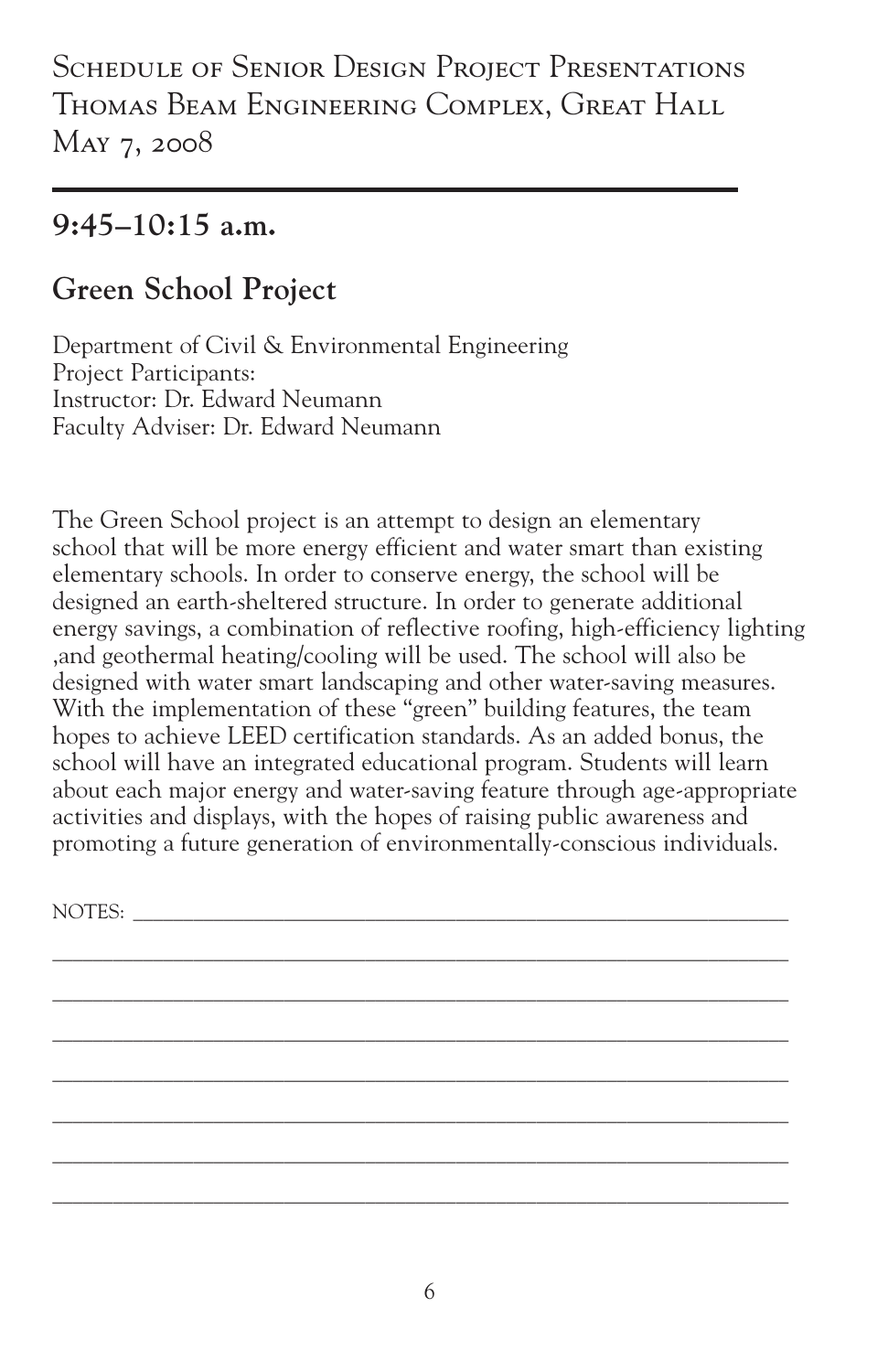#### **10:00–10:30 a.m.**

#### **RFID Security System**

Department of Electrical & Computer Engineering Project Participants: Ruben Carrillo, Derek Denham, and Juan Rivera Instructor: Dr. Paolo Ginobbi

The purpose of this project is to develop a Radio Frequency Identification (RFID) security system for small businesses. With the economy in a slump, small businesses can ill afford to take a financial hit, let alone suffering large expenses for security purposes. With this cost-effective product, businesses can implement this security system without facing a financial burden while protecting their assets.

This project uses RFID tags and each tag has a unique binary code stored in the card. These cards are placed next to the reader (which is the antenna), and the reader determines whether the card holder can gain access or not. Each card's code is stored into a program which determines accessibility to the card holder.

The card holder will then know whether access was granted or denied by a lit red or green light emitting diode (LED).

 $\mathcal{L}_\mathcal{L} = \{ \mathcal{L}_\mathcal{L} = \{ \mathcal{L}_\mathcal{L} = \{ \mathcal{L}_\mathcal{L} = \{ \mathcal{L}_\mathcal{L} = \{ \mathcal{L}_\mathcal{L} = \{ \mathcal{L}_\mathcal{L} = \{ \mathcal{L}_\mathcal{L} = \{ \mathcal{L}_\mathcal{L} = \{ \mathcal{L}_\mathcal{L} = \{ \mathcal{L}_\mathcal{L} = \{ \mathcal{L}_\mathcal{L} = \{ \mathcal{L}_\mathcal{L} = \{ \mathcal{L}_\mathcal{L} = \{ \mathcal{L}_\mathcal{$  $\mathcal{L}_\mathcal{L} = \{ \mathcal{L}_\mathcal{L} = \{ \mathcal{L}_\mathcal{L} = \{ \mathcal{L}_\mathcal{L} = \{ \mathcal{L}_\mathcal{L} = \{ \mathcal{L}_\mathcal{L} = \{ \mathcal{L}_\mathcal{L} = \{ \mathcal{L}_\mathcal{L} = \{ \mathcal{L}_\mathcal{L} = \{ \mathcal{L}_\mathcal{L} = \{ \mathcal{L}_\mathcal{L} = \{ \mathcal{L}_\mathcal{L} = \{ \mathcal{L}_\mathcal{L} = \{ \mathcal{L}_\mathcal{L} = \{ \mathcal{L}_\mathcal{$  $\mathcal{L}_\mathcal{L} = \{ \mathcal{L}_\mathcal{L} = \{ \mathcal{L}_\mathcal{L} = \{ \mathcal{L}_\mathcal{L} = \{ \mathcal{L}_\mathcal{L} = \{ \mathcal{L}_\mathcal{L} = \{ \mathcal{L}_\mathcal{L} = \{ \mathcal{L}_\mathcal{L} = \{ \mathcal{L}_\mathcal{L} = \{ \mathcal{L}_\mathcal{L} = \{ \mathcal{L}_\mathcal{L} = \{ \mathcal{L}_\mathcal{L} = \{ \mathcal{L}_\mathcal{L} = \{ \mathcal{L}_\mathcal{L} = \{ \mathcal{L}_\mathcal{$  $\mathcal{L}_\mathcal{L} = \{ \mathcal{L}_\mathcal{L} = \{ \mathcal{L}_\mathcal{L} = \{ \mathcal{L}_\mathcal{L} = \{ \mathcal{L}_\mathcal{L} = \{ \mathcal{L}_\mathcal{L} = \{ \mathcal{L}_\mathcal{L} = \{ \mathcal{L}_\mathcal{L} = \{ \mathcal{L}_\mathcal{L} = \{ \mathcal{L}_\mathcal{L} = \{ \mathcal{L}_\mathcal{L} = \{ \mathcal{L}_\mathcal{L} = \{ \mathcal{L}_\mathcal{L} = \{ \mathcal{L}_\mathcal{L} = \{ \mathcal{L}_\mathcal{$  $\mathcal{L}_\mathcal{L} = \{ \mathcal{L}_\mathcal{L} = \{ \mathcal{L}_\mathcal{L} = \{ \mathcal{L}_\mathcal{L} = \{ \mathcal{L}_\mathcal{L} = \{ \mathcal{L}_\mathcal{L} = \{ \mathcal{L}_\mathcal{L} = \{ \mathcal{L}_\mathcal{L} = \{ \mathcal{L}_\mathcal{L} = \{ \mathcal{L}_\mathcal{L} = \{ \mathcal{L}_\mathcal{L} = \{ \mathcal{L}_\mathcal{L} = \{ \mathcal{L}_\mathcal{L} = \{ \mathcal{L}_\mathcal{L} = \{ \mathcal{L}_\mathcal{$  $\mathcal{L}_\mathcal{L} = \{ \mathcal{L}_\mathcal{L} = \{ \mathcal{L}_\mathcal{L} = \{ \mathcal{L}_\mathcal{L} = \{ \mathcal{L}_\mathcal{L} = \{ \mathcal{L}_\mathcal{L} = \{ \mathcal{L}_\mathcal{L} = \{ \mathcal{L}_\mathcal{L} = \{ \mathcal{L}_\mathcal{L} = \{ \mathcal{L}_\mathcal{L} = \{ \mathcal{L}_\mathcal{L} = \{ \mathcal{L}_\mathcal{L} = \{ \mathcal{L}_\mathcal{L} = \{ \mathcal{L}_\mathcal{L} = \{ \mathcal{L}_\mathcal{$  $\mathcal{L}_\mathcal{L} = \{ \mathcal{L}_\mathcal{L} = \{ \mathcal{L}_\mathcal{L} = \{ \mathcal{L}_\mathcal{L} = \{ \mathcal{L}_\mathcal{L} = \{ \mathcal{L}_\mathcal{L} = \{ \mathcal{L}_\mathcal{L} = \{ \mathcal{L}_\mathcal{L} = \{ \mathcal{L}_\mathcal{L} = \{ \mathcal{L}_\mathcal{L} = \{ \mathcal{L}_\mathcal{L} = \{ \mathcal{L}_\mathcal{L} = \{ \mathcal{L}_\mathcal{L} = \{ \mathcal{L}_\mathcal{L} = \{ \mathcal{L}_\mathcal{$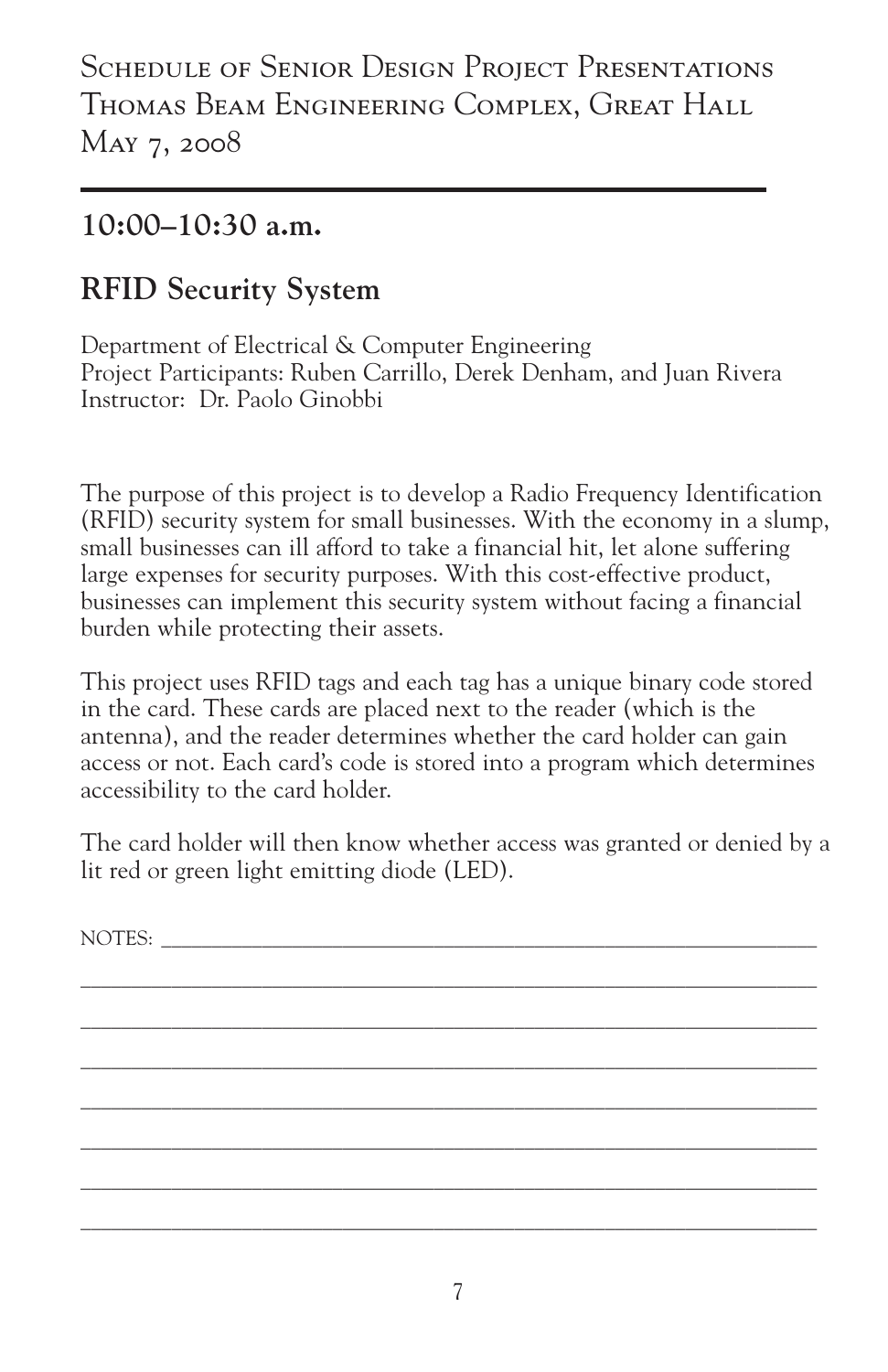#### **10:15–10:45 a.m.**

#### **Motorized Palm Tree Trimmer**

Department of Mechanical Engineering Project Participants: Michael Morgan, Hilary Shyface, and Daniel Skoblar Instructor: Dr. Brian Landsberger Faculty Adviser: Dr. Mohammed Trabia

Landscape maintenance can be time consuming and tedious. Current palm tree trimming tools require strenuous effort and many times are limited in the operations they can perform. Many homeowners and landscaping companies are looking for the next generation in power tool to make their job easier.

The goal of this project is to improve upon existing tree trimming tools, by reducing the stress and work required by the worker. In many cases, this will eliminate the need for ladders and foot spikes normally used by palm tree maintenance workers. The improvement should also increase in safety of the worker.

The team designed a motorized palm tree trimmer with extendable pole that can easily remove palm leaves. The trimmer utilizes a dual blade cutting technique that cuts palm leaves at a fast rate and eliminates most vibration characteristic of a single blade cutter. The cutter was made cordless by utilizing a standard commercial battery pack. Different blade speeds, cutting tooth patterns, and oscillation amplitudes were tested for performance improvement and optimum levels were selected. With the motorized Palm Tree Trimmer, we provide a single user operated machine that can replace existing tools with a safer, easier and quicker solution.

NOTES: \_\_\_\_\_\_\_\_\_\_\_\_\_\_\_\_\_\_\_\_\_\_\_\_\_\_\_\_\_\_\_\_\_\_\_\_\_\_\_\_\_\_\_\_\_\_\_\_\_\_\_\_\_\_\_\_\_\_\_\_\_\_\_\_\_

\_\_\_\_\_\_\_\_\_\_\_\_\_\_\_\_\_\_\_\_\_\_\_\_\_\_\_\_\_\_\_\_\_\_\_\_\_\_\_\_\_\_\_\_\_\_\_\_\_\_\_\_\_\_\_\_\_\_\_\_\_\_\_\_\_\_\_\_\_\_\_\_\_ \_\_\_\_\_\_\_\_\_\_\_\_\_\_\_\_\_\_\_\_\_\_\_\_\_\_\_\_\_\_\_\_\_\_\_\_\_\_\_\_\_\_\_\_\_\_\_\_\_\_\_\_\_\_\_\_\_\_\_\_\_\_\_\_\_\_\_\_\_\_\_\_\_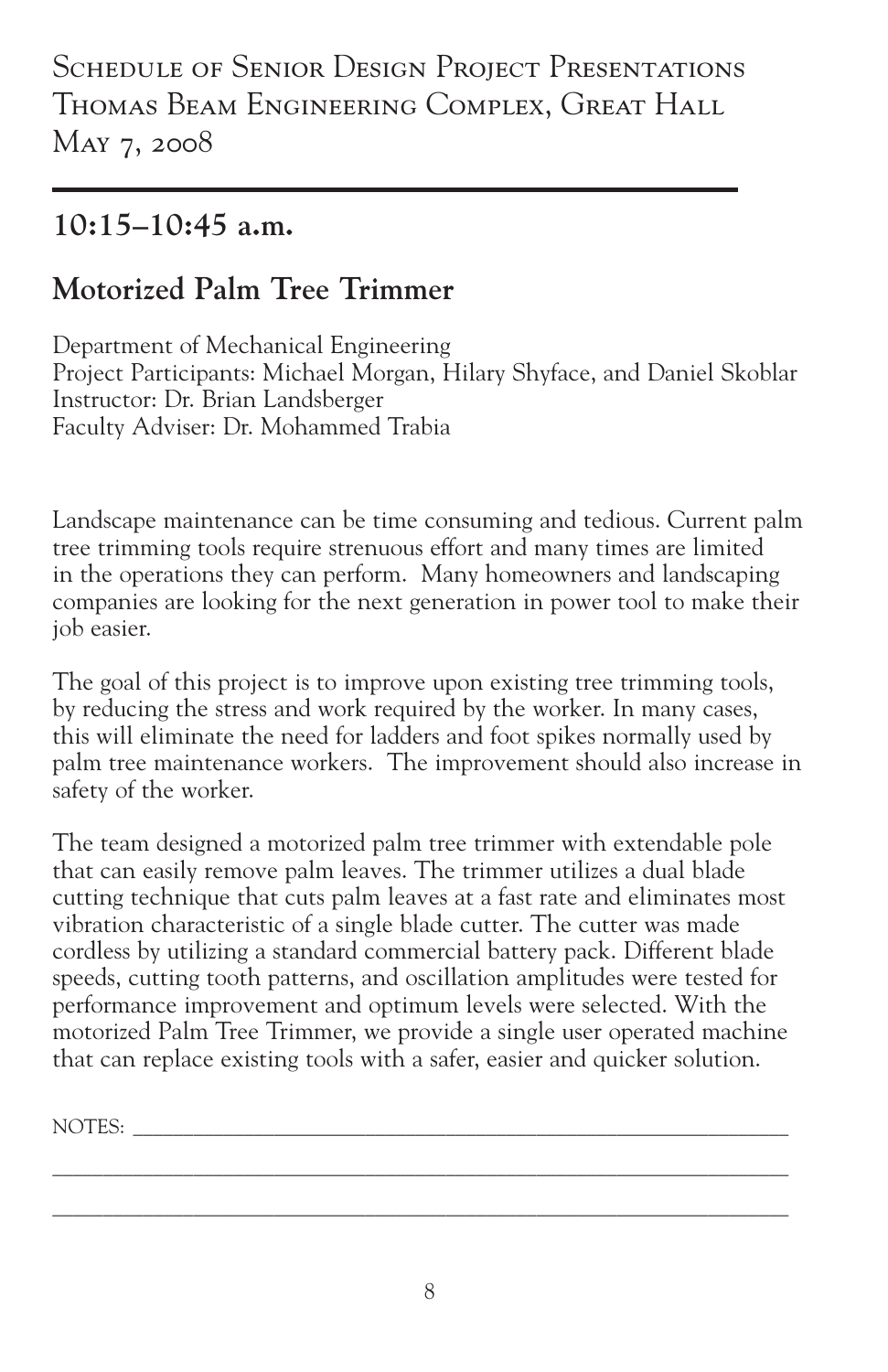#### **10:30–11:00 a.m.**

#### **Speedboat Cruise Control and Monitoring System**

Department of: Electrical & Computer Engineering Project Participants: Itai Leshniak and Derek Martinec Instructor: Dr. Paolo Ginobbi

The goal of the Speedwatch cruise control system design is to reactively control boat speed for cruising and water sports. In addition, the project is able to monitor important boat characteristics and warn the user if there exist any problems.

In water sports in particular, maintaining a constant speed is important to the safety and success of the skier and can be difficult to obtain by manual human operation. The system is touch panel operated and has sensors running to the boat's engine and other important areas. The main control apparatus itself consists of a display with touch panel and associated circuitry which are mounted inside the boat's dashboard.

For the actual implementation a microprocessor is used which must monitor and adjust speed while simultaneously monitoring critical boat attributes (such as engine temperature for example.) The microprocessor uses a PID (Proportional Integral Differential) control algorithm to handle the engine speed and feedback system. Display and touch panel functionality is also done by the microprocessor. To interface with the system a friendly user interface has been developed complete with menus and many settings to give the user control over how the system looks and feels.

NOTES: \_\_\_\_\_\_\_\_\_\_\_\_\_\_\_\_\_\_\_\_\_\_\_\_\_\_\_\_\_\_\_\_\_\_\_\_\_\_\_\_\_\_\_\_\_\_\_\_\_\_\_\_\_\_\_\_\_\_\_\_\_\_\_\_\_

 $\mathcal{L}_\mathcal{L} = \{ \mathcal{L}_\mathcal{L} = \{ \mathcal{L}_\mathcal{L} = \{ \mathcal{L}_\mathcal{L} = \{ \mathcal{L}_\mathcal{L} = \{ \mathcal{L}_\mathcal{L} = \{ \mathcal{L}_\mathcal{L} = \{ \mathcal{L}_\mathcal{L} = \{ \mathcal{L}_\mathcal{L} = \{ \mathcal{L}_\mathcal{L} = \{ \mathcal{L}_\mathcal{L} = \{ \mathcal{L}_\mathcal{L} = \{ \mathcal{L}_\mathcal{L} = \{ \mathcal{L}_\mathcal{L} = \{ \mathcal{L}_\mathcal{$  $\mathcal{L}_\mathcal{L} = \{ \mathcal{L}_\mathcal{L} = \{ \mathcal{L}_\mathcal{L} = \{ \mathcal{L}_\mathcal{L} = \{ \mathcal{L}_\mathcal{L} = \{ \mathcal{L}_\mathcal{L} = \{ \mathcal{L}_\mathcal{L} = \{ \mathcal{L}_\mathcal{L} = \{ \mathcal{L}_\mathcal{L} = \{ \mathcal{L}_\mathcal{L} = \{ \mathcal{L}_\mathcal{L} = \{ \mathcal{L}_\mathcal{L} = \{ \mathcal{L}_\mathcal{L} = \{ \mathcal{L}_\mathcal{L} = \{ \mathcal{L}_\mathcal{$  $\mathcal{L}_\mathcal{L} = \{ \mathcal{L}_\mathcal{L} = \{ \mathcal{L}_\mathcal{L} = \{ \mathcal{L}_\mathcal{L} = \{ \mathcal{L}_\mathcal{L} = \{ \mathcal{L}_\mathcal{L} = \{ \mathcal{L}_\mathcal{L} = \{ \mathcal{L}_\mathcal{L} = \{ \mathcal{L}_\mathcal{L} = \{ \mathcal{L}_\mathcal{L} = \{ \mathcal{L}_\mathcal{L} = \{ \mathcal{L}_\mathcal{L} = \{ \mathcal{L}_\mathcal{L} = \{ \mathcal{L}_\mathcal{L} = \{ \mathcal{L}_\mathcal{$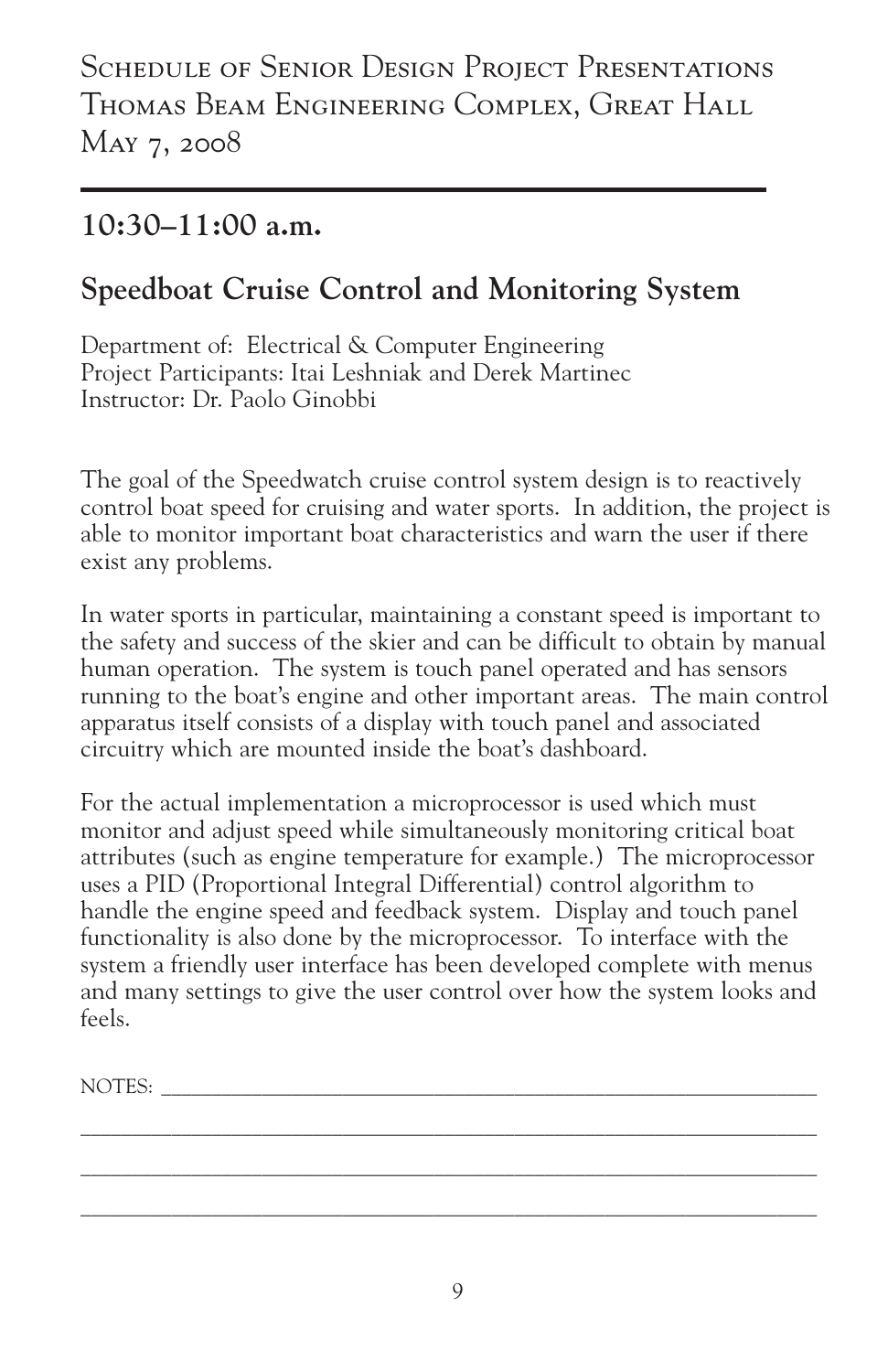SCHEDULE OF SENIOR DESIGN PROJECT PRESENTATIONS Thomas Beam Engineering Complex, Great Hall May 7, 2008

#### **10:45–11:15 a.m.**

#### **UAV Variable Wing**

Department of Mechanical Engineering Project Participants: Donald Borchardt, Luis Durani, and Ray Poyaoan Instructor: Dr. Brian Landsberger Faculty Adviser: Dr. Brendan O'Toole

The U.S. Air Force needs an Unmanned Aerial Vehicle (UAV) that is maneuverable in tight spaces, and is very compact for landing, take off, and transportation. UNLV is addressing that need with a folding wing UAV and this project has designed the wing folding and locking mechanism for that  $\overline{I} I \overline{A} V$ .

This is the first military UAV to have motorized folding and locking wings. Critical project goals include enabling the UAV to enter a 50" wide passage way, fold and lock the wings in less than 10 seconds, and be as light as possible to minimize weight effects on aircraft flight performance.

Within the fixed wing root is a securely mounted folding linkage mechanism operated by an electric linear actuator with position feedback control. The translational motion of the actuator rod is converted to rotational motion by the linkages. Once the wing is in its final position, a second linear actuator locks the linkage to ensure the wing stays in place. Both the folding and locking actuators are computer controlled in the actual UAV.

A Design of Experiment (DOE) analysis was performed to achieve an optimum design that could achieve the project objectives even when exposed to different dynamic flight conditions.

NOTES: \_\_\_\_\_\_\_\_\_\_\_\_\_\_\_\_\_\_\_\_\_\_\_\_\_\_\_\_\_\_\_\_\_\_\_\_\_\_\_\_\_\_\_\_\_\_\_\_\_\_\_\_\_\_\_\_\_\_\_\_\_\_\_\_\_

\_\_\_\_\_\_\_\_\_\_\_\_\_\_\_\_\_\_\_\_\_\_\_\_\_\_\_\_\_\_\_\_\_\_\_\_\_\_\_\_\_\_\_\_\_\_\_\_\_\_\_\_\_\_\_\_\_\_\_\_\_\_\_\_\_\_\_\_\_\_\_\_\_ \_\_\_\_\_\_\_\_\_\_\_\_\_\_\_\_\_\_\_\_\_\_\_\_\_\_\_\_\_\_\_\_\_\_\_\_\_\_\_\_\_\_\_\_\_\_\_\_\_\_\_\_\_\_\_\_\_\_\_\_\_\_\_\_\_\_\_\_\_\_\_\_\_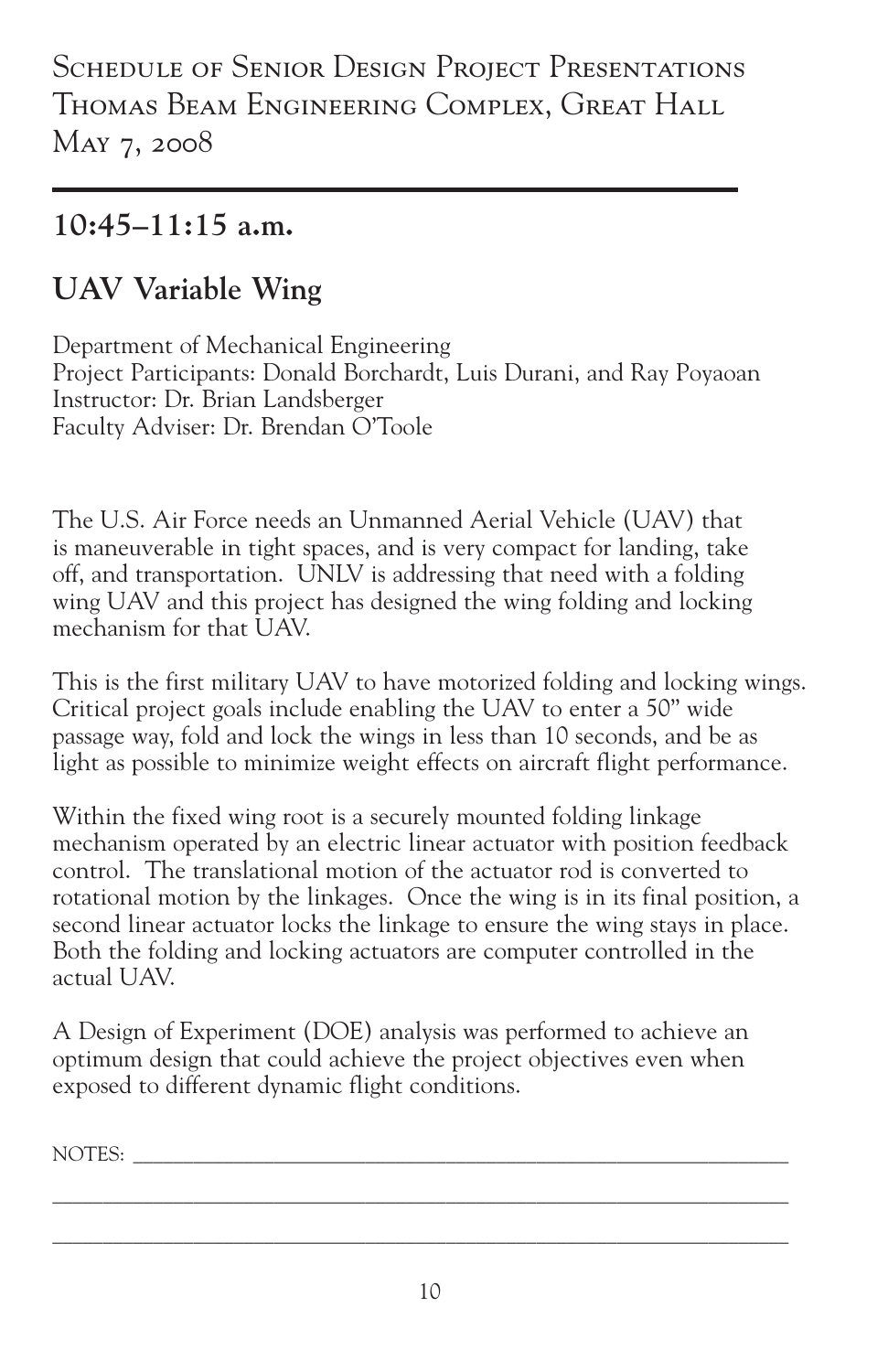#### **11:00–11:30 a.m.**

#### **Dragonfly Aircraft**

Department of Mechanical Engineering Project Participants: Justin Borres and Sandra De La Cruz Instructor: Dr. Brian Landsberger Faculty Adviser: Dr. William Culbreth Miniature unmanned vehicles (MAV) have the potential to be a novel and excellent means for surveillance inside buildings and over shot distances outside. The Defense Advanced Research Projects Agency (DARPA) has initiated project competitions for MAV with three different designs: fixed wing aircraft, helicopter, and flapping wing aircraft resembling the flight mechanisms of many insects.

Key project goals include flying through a 1-meter-square window into a 3.6-meter square room and send video back to the controller that enables recognition of objects inside the room.

The team, starting with a toy dragonfly, developed a radio-controlled dragonfly that can perform remote video surveillance in small interior rooms. A unique advantage of the flapping wing option is the ability of the aircraft to sustain minor impacts into walls and other surfaces without damage or loosing flight control.

A miniature video camera with remote real-time telemetry mounted in the aircraft nose is used for both flight control vision and target identification. To enable holding the camera on target, control of forward motion was accomplished using center of gravity shifting. The overall design was optimized for maneuverability, ruggedness and high thrust to weight properties.

NOTES:

 $\mathcal{L}_\mathcal{L} = \{ \mathcal{L}_\mathcal{L} = \{ \mathcal{L}_\mathcal{L} = \{ \mathcal{L}_\mathcal{L} = \{ \mathcal{L}_\mathcal{L} = \{ \mathcal{L}_\mathcal{L} = \{ \mathcal{L}_\mathcal{L} = \{ \mathcal{L}_\mathcal{L} = \{ \mathcal{L}_\mathcal{L} = \{ \mathcal{L}_\mathcal{L} = \{ \mathcal{L}_\mathcal{L} = \{ \mathcal{L}_\mathcal{L} = \{ \mathcal{L}_\mathcal{L} = \{ \mathcal{L}_\mathcal{L} = \{ \mathcal{L}_\mathcal{$  $\mathcal{L}_\mathcal{L} = \{ \mathcal{L}_\mathcal{L} = \{ \mathcal{L}_\mathcal{L} = \{ \mathcal{L}_\mathcal{L} = \{ \mathcal{L}_\mathcal{L} = \{ \mathcal{L}_\mathcal{L} = \{ \mathcal{L}_\mathcal{L} = \{ \mathcal{L}_\mathcal{L} = \{ \mathcal{L}_\mathcal{L} = \{ \mathcal{L}_\mathcal{L} = \{ \mathcal{L}_\mathcal{L} = \{ \mathcal{L}_\mathcal{L} = \{ \mathcal{L}_\mathcal{L} = \{ \mathcal{L}_\mathcal{L} = \{ \mathcal{L}_\mathcal{$  $\mathcal{L}_\mathcal{L} = \{ \mathcal{L}_\mathcal{L} = \{ \mathcal{L}_\mathcal{L} = \{ \mathcal{L}_\mathcal{L} = \{ \mathcal{L}_\mathcal{L} = \{ \mathcal{L}_\mathcal{L} = \{ \mathcal{L}_\mathcal{L} = \{ \mathcal{L}_\mathcal{L} = \{ \mathcal{L}_\mathcal{L} = \{ \mathcal{L}_\mathcal{L} = \{ \mathcal{L}_\mathcal{L} = \{ \mathcal{L}_\mathcal{L} = \{ \mathcal{L}_\mathcal{L} = \{ \mathcal{L}_\mathcal{L} = \{ \mathcal{L}_\mathcal{$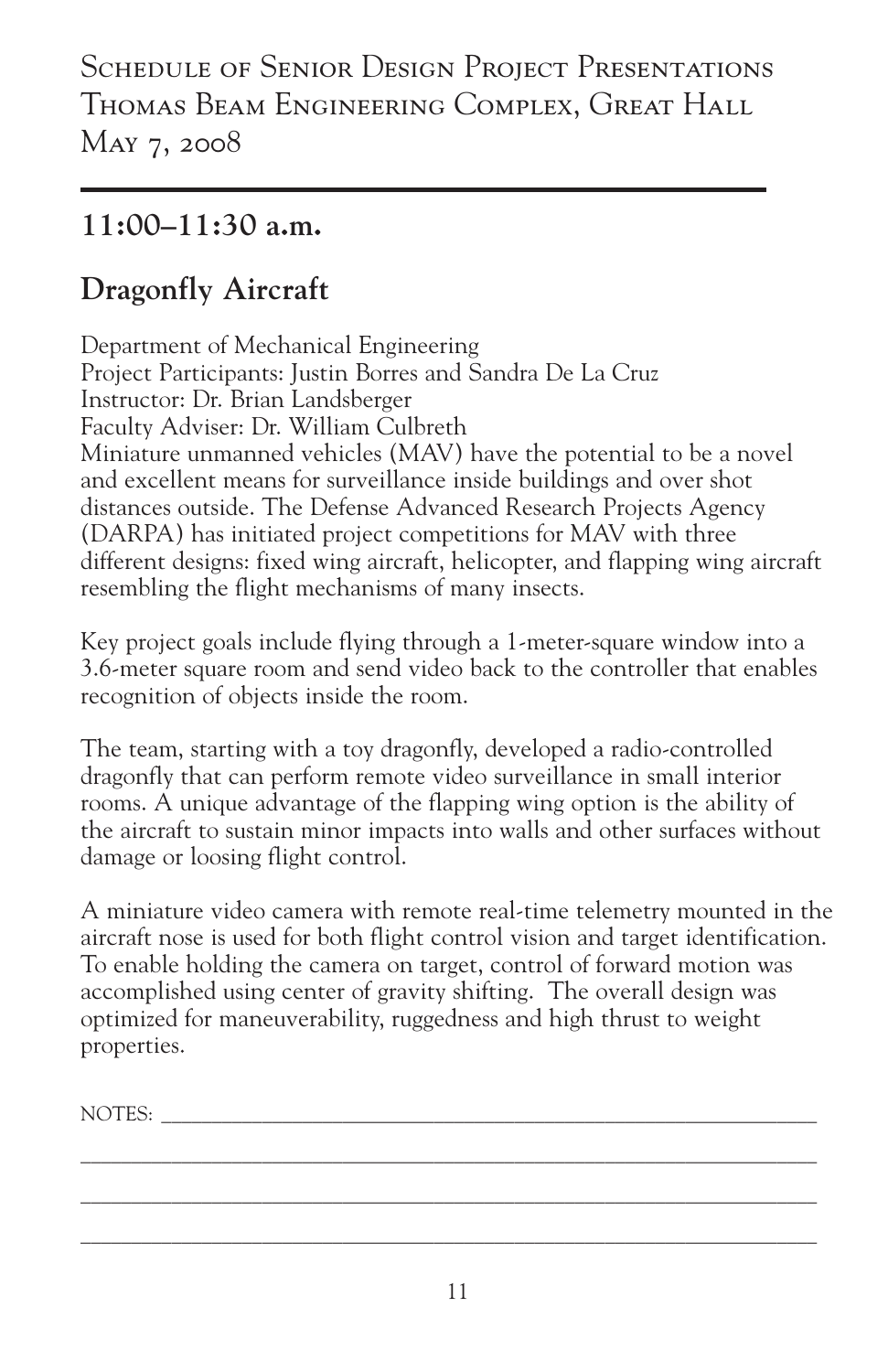SCHEDULE OF SENIOR DESIGN PROJECT PRESENTATIONS Thomas Beam Engineering Complex, Great Hall May 7, 2008

#### **11:15–11:45 a.m.**

#### **Electronic Rubik's Cube**

Department of: Electrical & Computer Engineering Project Participants: Fiacadie Engida, Frank A. Scarpa Jr., and Thomas D. Wood. Instructor: Dr. Paolo Ginobbi Faculty Adviser: Dr. Paolo Ginobbi

Our project is the design and construction of an electronic Rubik's cube. This electronic device simulates the movement of the rows and columns on a regular Rubik's cube using LEDs. During normal operation the cube is held in hand and the colors will change when one slides their finger across the row of lights that they want to move. Additionally, the cube has the ability to scramble and solve itself based on user input.

This design is an electronic version of the regular rubrics cube. It differs immensely from the electronic device called "the Rubik's revolution" which is currently on the market.

The Rubik's Revolution is nothing but a game shaped like a cube and does not function specifically like a Rubik's cube.

Our design is original; we designed an algorithm based on the functionality of the standard Rubik's cube. Based on that algorithm, we wrote the software to control our designed digital system consisting of multiple micro controllers, logic circuits, and IC's. Also, we designed and built our own touch sensors to control the movement of the rows and columns of the cube.

NOTES:

\_\_\_\_\_\_\_\_\_\_\_\_\_\_\_\_\_\_\_\_\_\_\_\_\_\_\_\_\_\_\_\_\_\_\_\_\_\_\_\_\_\_\_\_\_\_\_\_\_\_\_\_\_\_\_\_\_\_\_\_\_\_\_\_\_\_\_\_\_\_\_\_\_ \_\_\_\_\_\_\_\_\_\_\_\_\_\_\_\_\_\_\_\_\_\_\_\_\_\_\_\_\_\_\_\_\_\_\_\_\_\_\_\_\_\_\_\_\_\_\_\_\_\_\_\_\_\_\_\_\_\_\_\_\_\_\_\_\_\_\_\_\_\_\_\_\_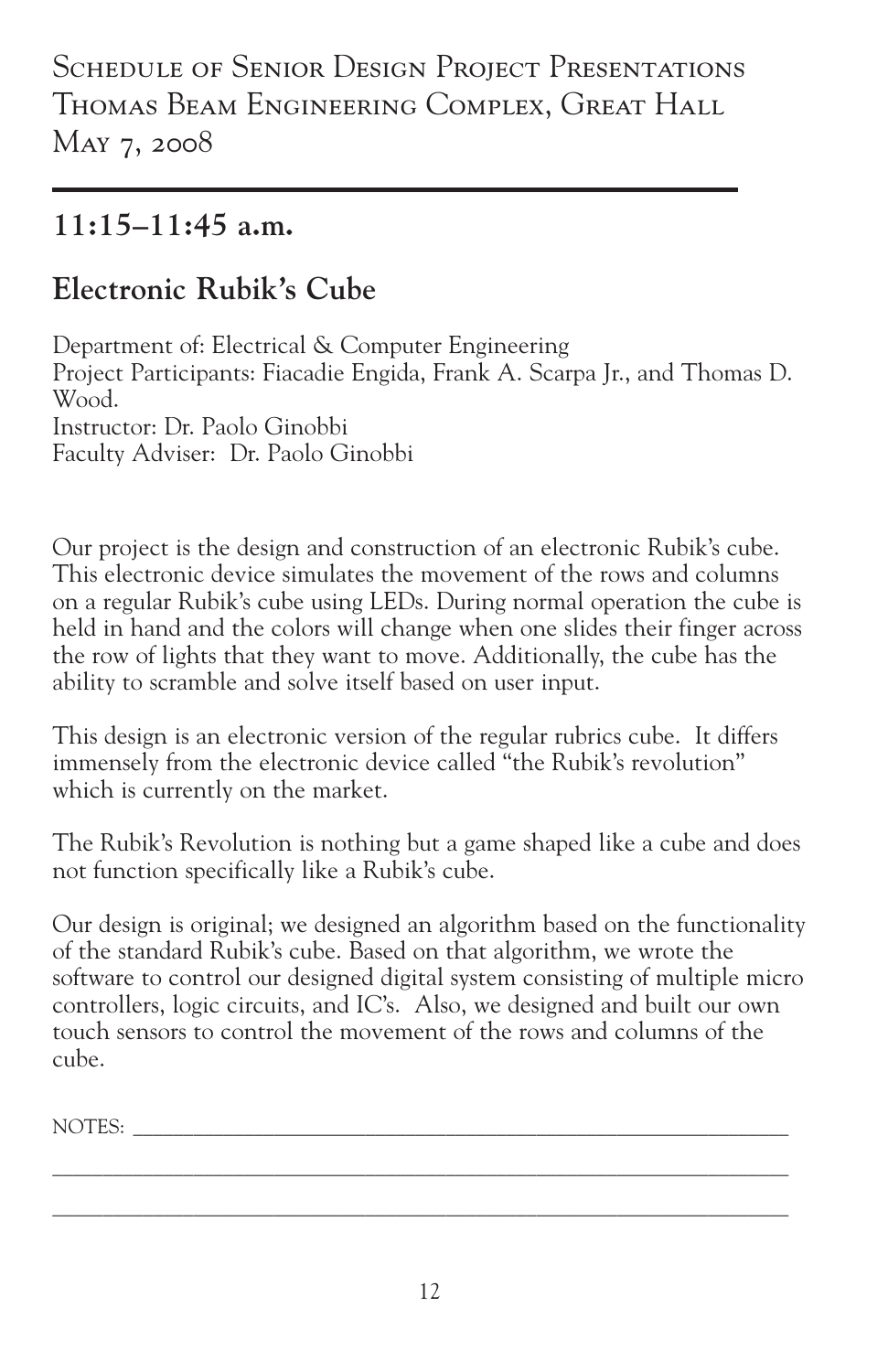$11:30$  a.m.-Noon

Open

NOTES: NOTES: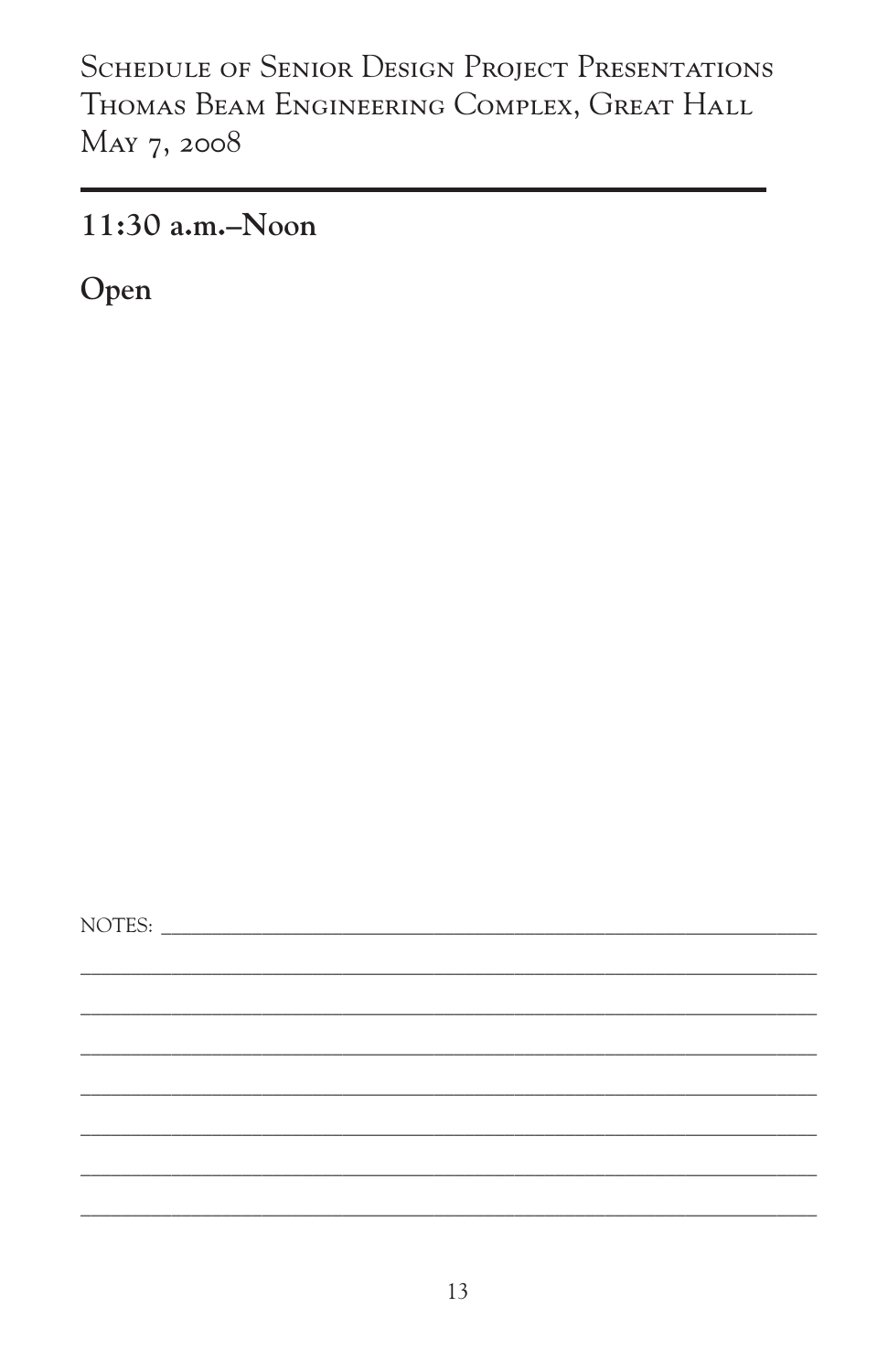$1:15-1:45$  p.m.

Open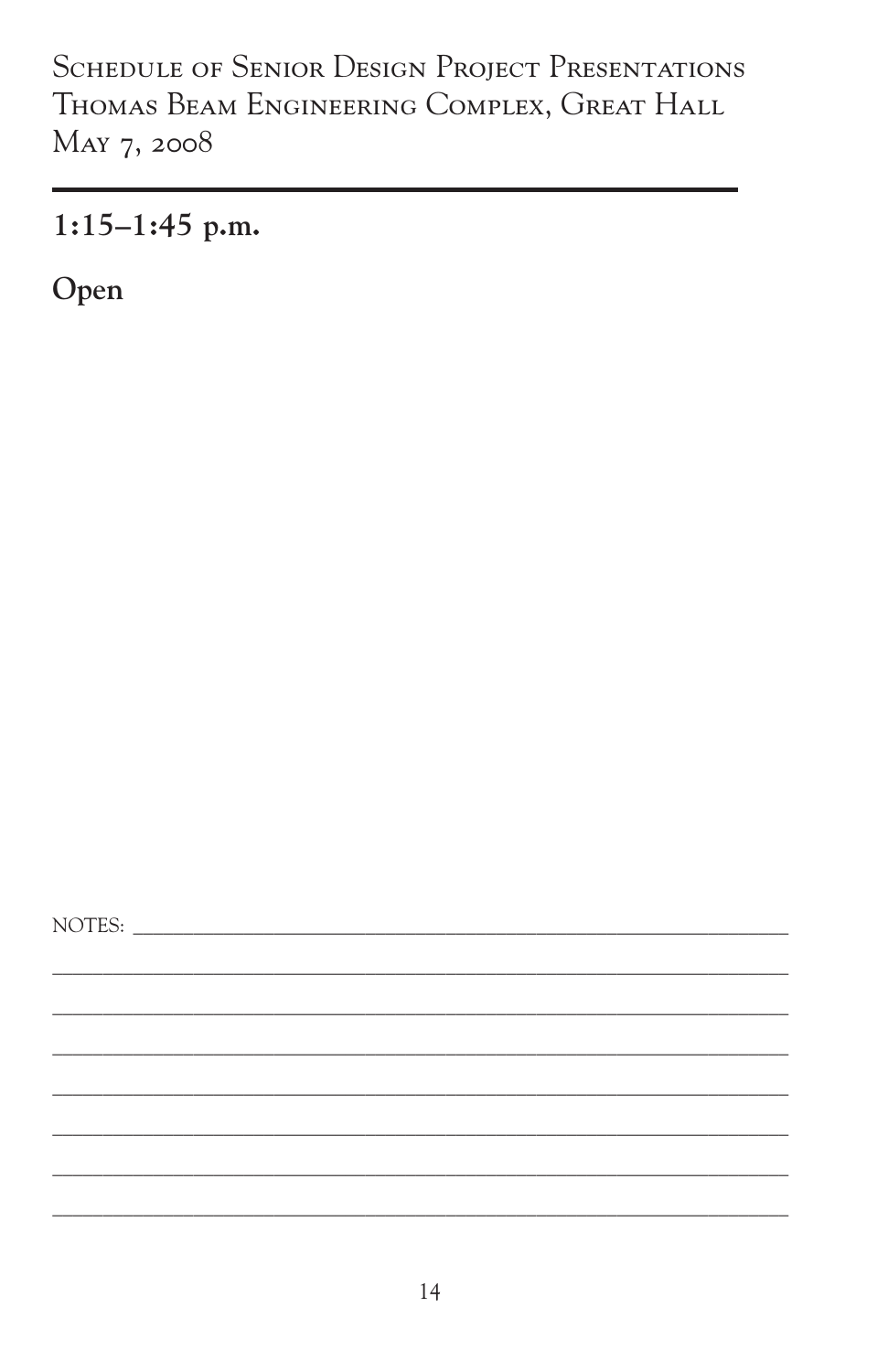#### **1:30–2:00 p.m.**

#### **Mechanical Torque Limiter**

Department of Mechanical Engineering Project Participants: Kevin Murphy and Jesse Roll Instructor: Dr. Brian Landsberger Faculty Adviser: Dr. Mohammed Trabia & Dr. Woosoon Yim

In many of today's automotive repair shops and even household garages, much time is spent torque setting nuts and bolts to the correct specifications. Current market torque setting devices are generally too sensitive or inconvenient to also be used as the primary bolt turning tool. Other existing torque setting tools can take a lot of time to properly connect to power wrenches.

The purpose of this project is to provide a versatile, robust and time saving single-tool torque setting solution for the worker or private mechanic.

Our product streamlines the torque setting process by providing an adjustable, accurate, mechanical torque limiting attachment. The attachment possesses the stout capacity of standard ratcheting and wrenching tools. The product uses a unique radial ratcheting tooth interface that allows the user to perform common wrenching and accurate torque setting without fear of damaging a sensitive tool. The user also saves time since no tool switching is required. With our Mechanical Torque Limiter, we hope to replace many tools in the American toolbox with one multi-purpose device.

NOTES: \_\_\_\_\_\_\_\_\_\_\_\_\_\_\_\_\_\_\_\_\_\_\_\_\_\_\_\_\_\_\_\_\_\_\_\_\_\_\_\_\_\_\_\_\_\_\_\_\_\_\_\_\_\_\_\_\_\_\_\_\_\_\_\_\_

 $\mathcal{L}_\mathcal{L} = \{ \mathcal{L}_\mathcal{L} = \{ \mathcal{L}_\mathcal{L} = \{ \mathcal{L}_\mathcal{L} = \{ \mathcal{L}_\mathcal{L} = \{ \mathcal{L}_\mathcal{L} = \{ \mathcal{L}_\mathcal{L} = \{ \mathcal{L}_\mathcal{L} = \{ \mathcal{L}_\mathcal{L} = \{ \mathcal{L}_\mathcal{L} = \{ \mathcal{L}_\mathcal{L} = \{ \mathcal{L}_\mathcal{L} = \{ \mathcal{L}_\mathcal{L} = \{ \mathcal{L}_\mathcal{L} = \{ \mathcal{L}_\mathcal{$  $\mathcal{L}_\mathcal{L} = \{ \mathcal{L}_\mathcal{L} = \{ \mathcal{L}_\mathcal{L} = \{ \mathcal{L}_\mathcal{L} = \{ \mathcal{L}_\mathcal{L} = \{ \mathcal{L}_\mathcal{L} = \{ \mathcal{L}_\mathcal{L} = \{ \mathcal{L}_\mathcal{L} = \{ \mathcal{L}_\mathcal{L} = \{ \mathcal{L}_\mathcal{L} = \{ \mathcal{L}_\mathcal{L} = \{ \mathcal{L}_\mathcal{L} = \{ \mathcal{L}_\mathcal{L} = \{ \mathcal{L}_\mathcal{L} = \{ \mathcal{L}_\mathcal{$  $\mathcal{L}_\mathcal{L} = \{ \mathcal{L}_\mathcal{L} = \{ \mathcal{L}_\mathcal{L} = \{ \mathcal{L}_\mathcal{L} = \{ \mathcal{L}_\mathcal{L} = \{ \mathcal{L}_\mathcal{L} = \{ \mathcal{L}_\mathcal{L} = \{ \mathcal{L}_\mathcal{L} = \{ \mathcal{L}_\mathcal{L} = \{ \mathcal{L}_\mathcal{L} = \{ \mathcal{L}_\mathcal{L} = \{ \mathcal{L}_\mathcal{L} = \{ \mathcal{L}_\mathcal{L} = \{ \mathcal{L}_\mathcal{L} = \{ \mathcal{L}_\mathcal{$  $\mathcal{L}_\mathcal{L} = \{ \mathcal{L}_\mathcal{L} = \{ \mathcal{L}_\mathcal{L} = \{ \mathcal{L}_\mathcal{L} = \{ \mathcal{L}_\mathcal{L} = \{ \mathcal{L}_\mathcal{L} = \{ \mathcal{L}_\mathcal{L} = \{ \mathcal{L}_\mathcal{L} = \{ \mathcal{L}_\mathcal{L} = \{ \mathcal{L}_\mathcal{L} = \{ \mathcal{L}_\mathcal{L} = \{ \mathcal{L}_\mathcal{L} = \{ \mathcal{L}_\mathcal{L} = \{ \mathcal{L}_\mathcal{L} = \{ \mathcal{L}_\mathcal{$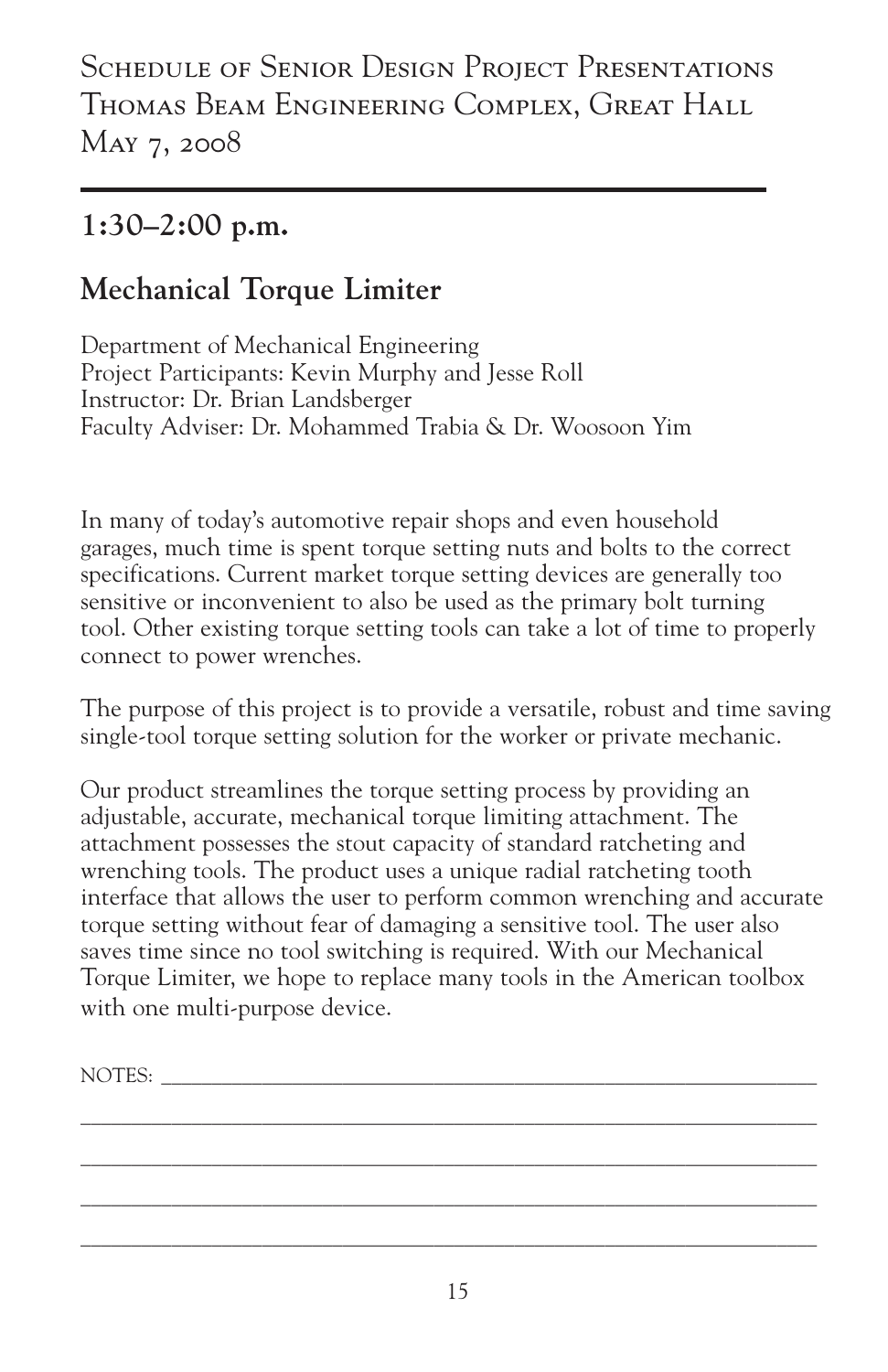$1:45-2:15$  p.m.

Open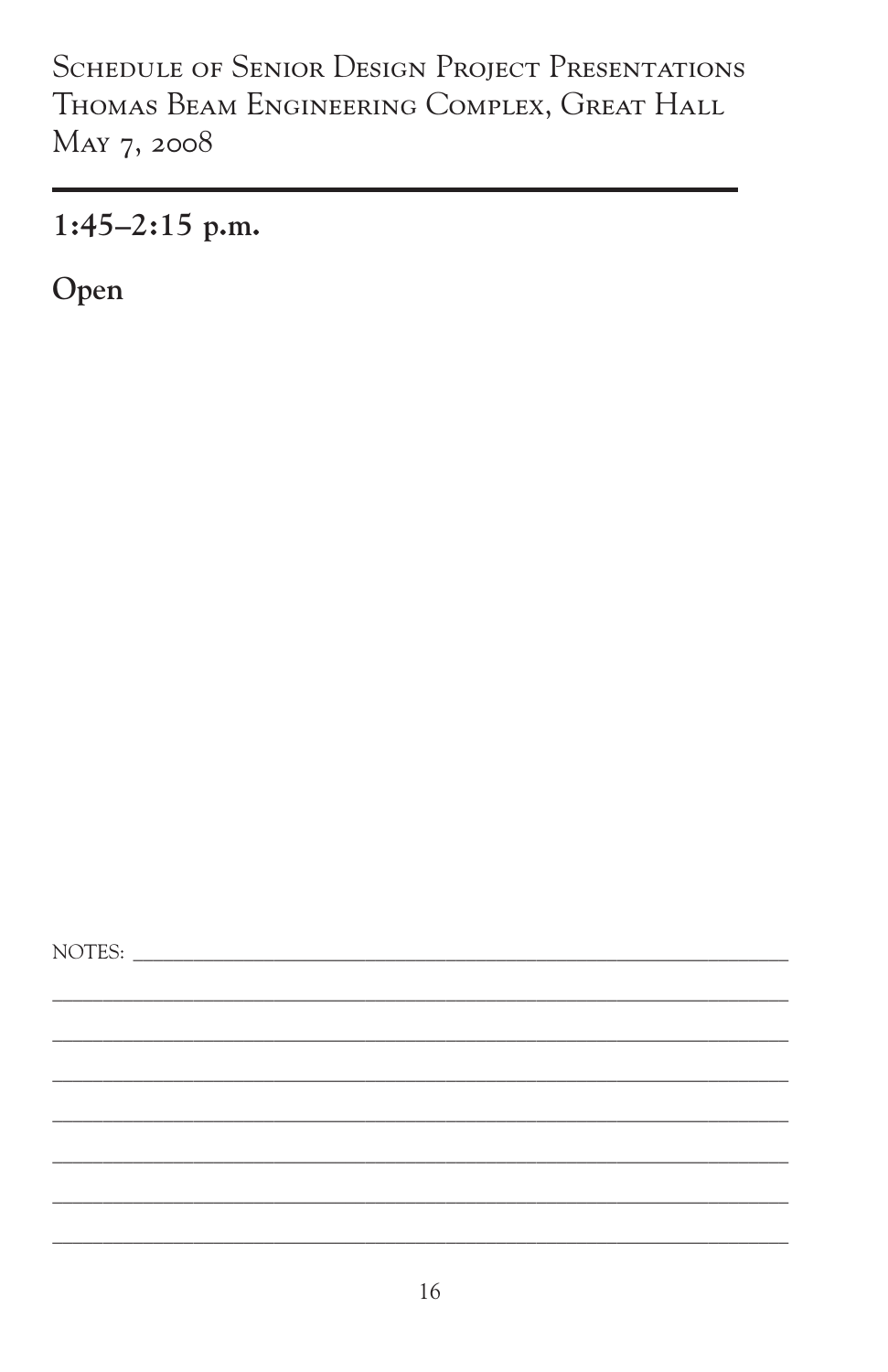#### **2:00–2:30 p.m.**

#### **High Performance Brakes**

Department of Mechanical Engineering Project Participants: Abraham Usi and Victor Villa Instructor: Dr. Brian Landsberger Faculty Adviser: Dr. Brendan O'Toole Community Mentor: Mr. William K. Nelson / Pioneer Technologies, LLC

Several of Audi's sports cars lack aftermarket braking components that are essential when other high-performance components are added to the car. Only front aftermarket brakes currently exist for a few of Audi's models, and many of them are costly.

The goal of this project is to develop a complete front and back high-performance brake kit specifically for the 2002 Audi S6 Avant. The project sponsor, Pioneer Technologies, LLC, anticipates a profitable market for this and additional components for several of Audi's sports cars.

Addressing customer and business needs, the brake kit developed incorporates both front & rear assemblies, at relatively low cost. The team manufactured custom brake adapters and disk brake wheel hats to adapt precision existing aftermarket brake calipers and disk rotors. To meet performance needs, directional-veined rotors and Porsche calipers were used to complete the brake kit, resulting in improved cooling and more responsive braking power. A unique rear bracket design enabled both the Porsche calipers and StopTech emergency brakes to mount onto the rear assembly. Road testing on the actual S6 Avant was used to optimize brake components and adjustment levels.

NOTES: \_\_\_\_\_\_\_\_\_\_\_\_\_\_\_\_\_\_\_\_\_\_\_\_\_\_\_\_\_\_\_\_\_\_\_\_\_\_\_\_\_\_\_\_\_\_\_\_\_\_\_\_\_\_\_\_\_\_\_\_\_\_\_\_\_

 $\mathcal{L}_\mathcal{L} = \{ \mathcal{L}_\mathcal{L} = \{ \mathcal{L}_\mathcal{L} = \{ \mathcal{L}_\mathcal{L} = \{ \mathcal{L}_\mathcal{L} = \{ \mathcal{L}_\mathcal{L} = \{ \mathcal{L}_\mathcal{L} = \{ \mathcal{L}_\mathcal{L} = \{ \mathcal{L}_\mathcal{L} = \{ \mathcal{L}_\mathcal{L} = \{ \mathcal{L}_\mathcal{L} = \{ \mathcal{L}_\mathcal{L} = \{ \mathcal{L}_\mathcal{L} = \{ \mathcal{L}_\mathcal{L} = \{ \mathcal{L}_\mathcal{$  $\mathcal{L}_\mathcal{L} = \{ \mathcal{L}_\mathcal{L} = \{ \mathcal{L}_\mathcal{L} = \{ \mathcal{L}_\mathcal{L} = \{ \mathcal{L}_\mathcal{L} = \{ \mathcal{L}_\mathcal{L} = \{ \mathcal{L}_\mathcal{L} = \{ \mathcal{L}_\mathcal{L} = \{ \mathcal{L}_\mathcal{L} = \{ \mathcal{L}_\mathcal{L} = \{ \mathcal{L}_\mathcal{L} = \{ \mathcal{L}_\mathcal{L} = \{ \mathcal{L}_\mathcal{L} = \{ \mathcal{L}_\mathcal{L} = \{ \mathcal{L}_\mathcal{$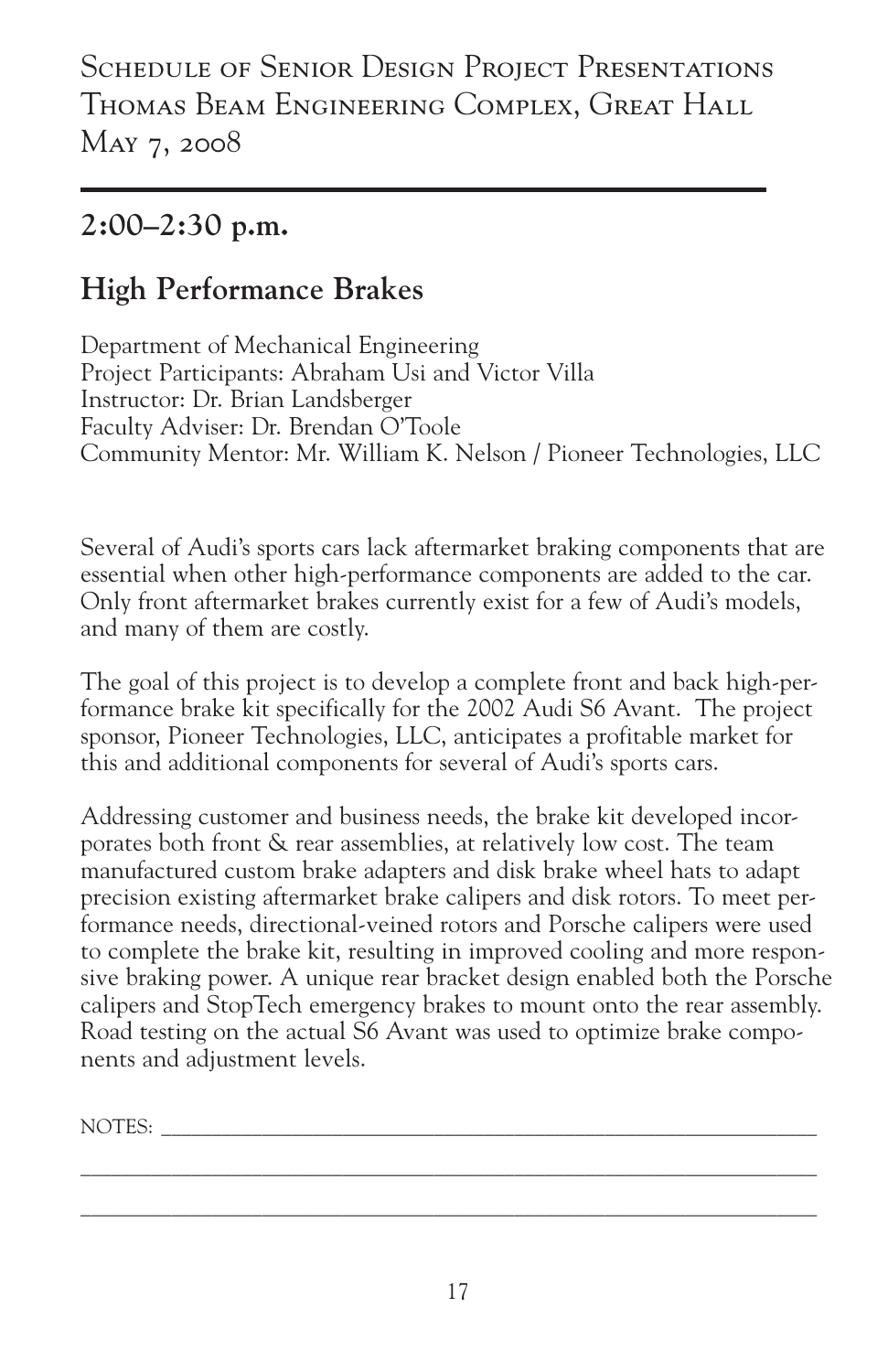$2:15-2:45$  p.m.

Open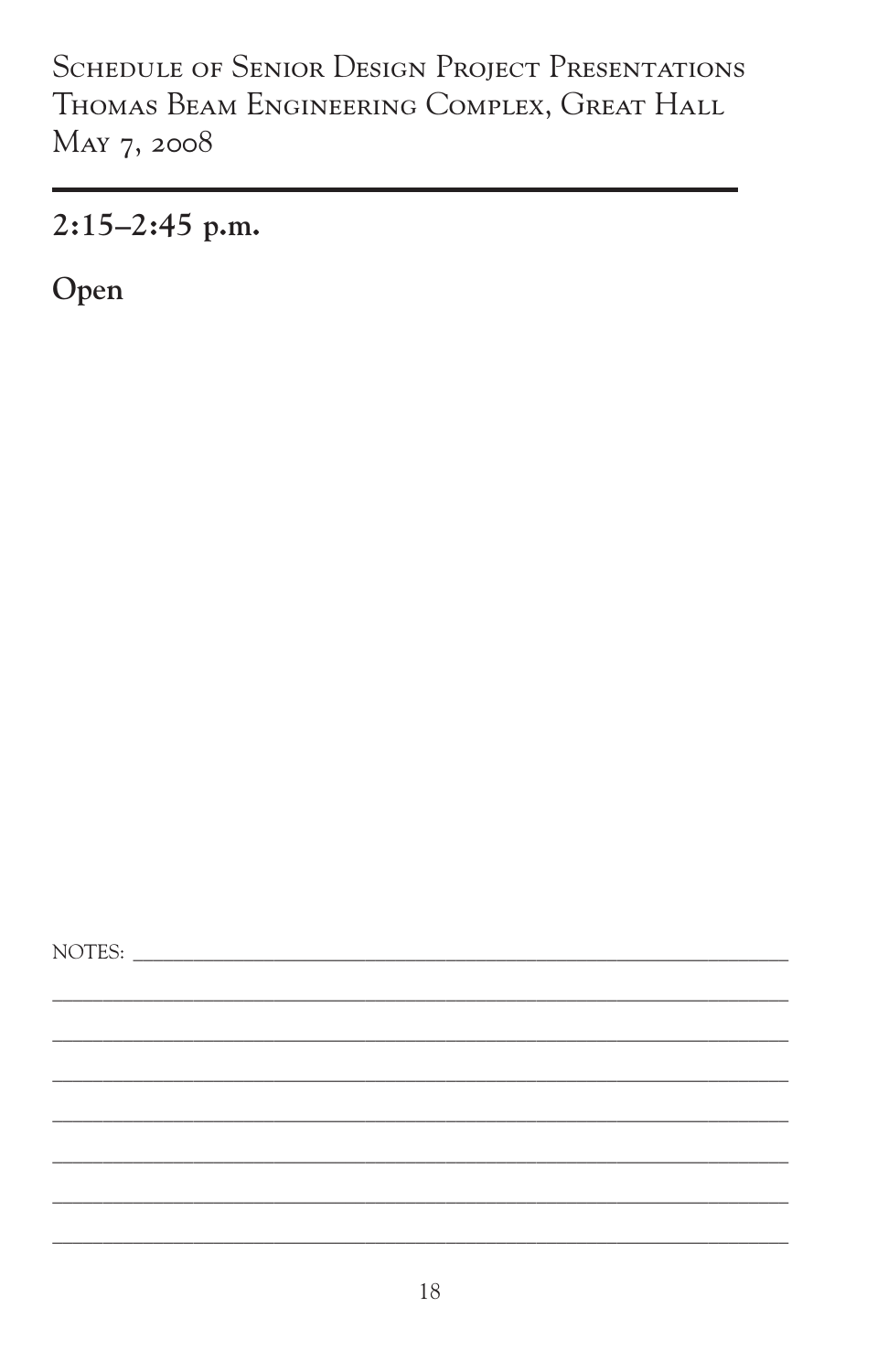2:30-3:00 p.m.

Open

NOTES: NOTES: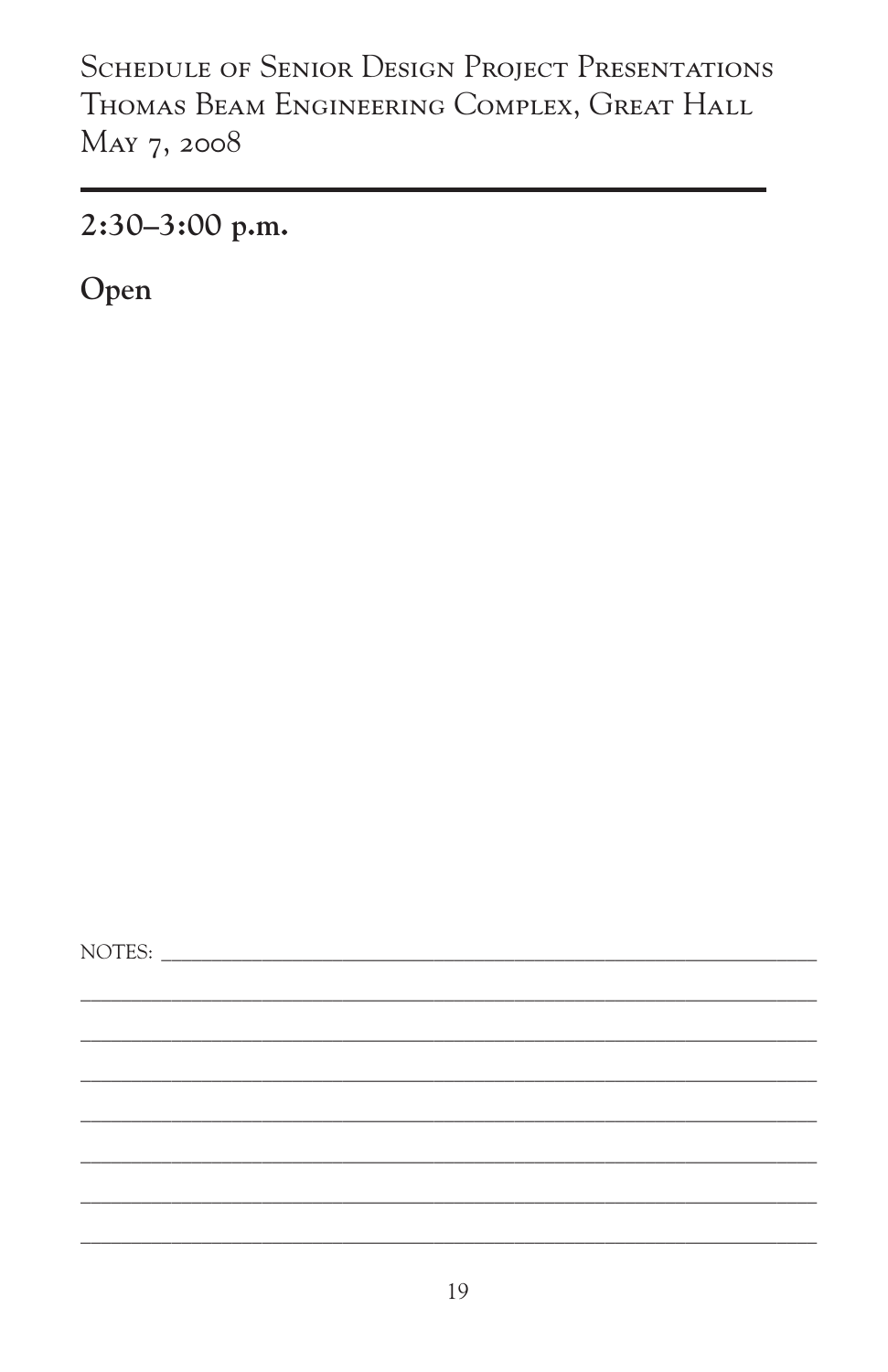SCHEDULE OF SENIOR DESIGN PROJECT PRESENTATIONS Thomas Beam Engineering Complex, Great Hall May 7, 2008

#### **2:45–3:15 p.m.**

#### **Gas Heat Pump Water Heater**

Departments of: Electrical & Mechanical Engineering (Interdisciplinary project) Project Participants: David Carey, Matthew Fagin, Kevin Hinderliter, and Lillian J Ratliff Instructor: Dr. Brian Landsberger, Dr. Paolo Ginobbi Faculty Adviser: Dr. Bob Boehm, Dr. Paolo Ginobbi Community Mentor: Team Consulting LLC.

The driving force for the water heater project is the need for a more efficient water heating method. Studies show that the most promising way to achieve this is to utilize a heat pump. Heat pumps run with great efficiencies because the primary energy source for heating the water is gathered from the ambient air. The costly fuel source is only used to provide the work needed to transfer heat from ambient air to the heating medium via a compressor, comprising only a third of the overall energy output.

The purpose of the project is to develop a product, which provides hot water, while addressing the energy crisis. By employing a natural gas engine and its heat byproducts as the heat pump's driving-energy source, this project will double the water-heating output-to-input ratio of gas water heaters, and bypass the transmission losses and power plant inefficiencies associated with electric water heaters. The development and implementation process included the design and analysis of component selection and integration.

Thanks to the incorporation of differing engineering disciplines and excellent teamwork, the project is currently operating with goal-surpassing efficiencies, capacities, and temperatures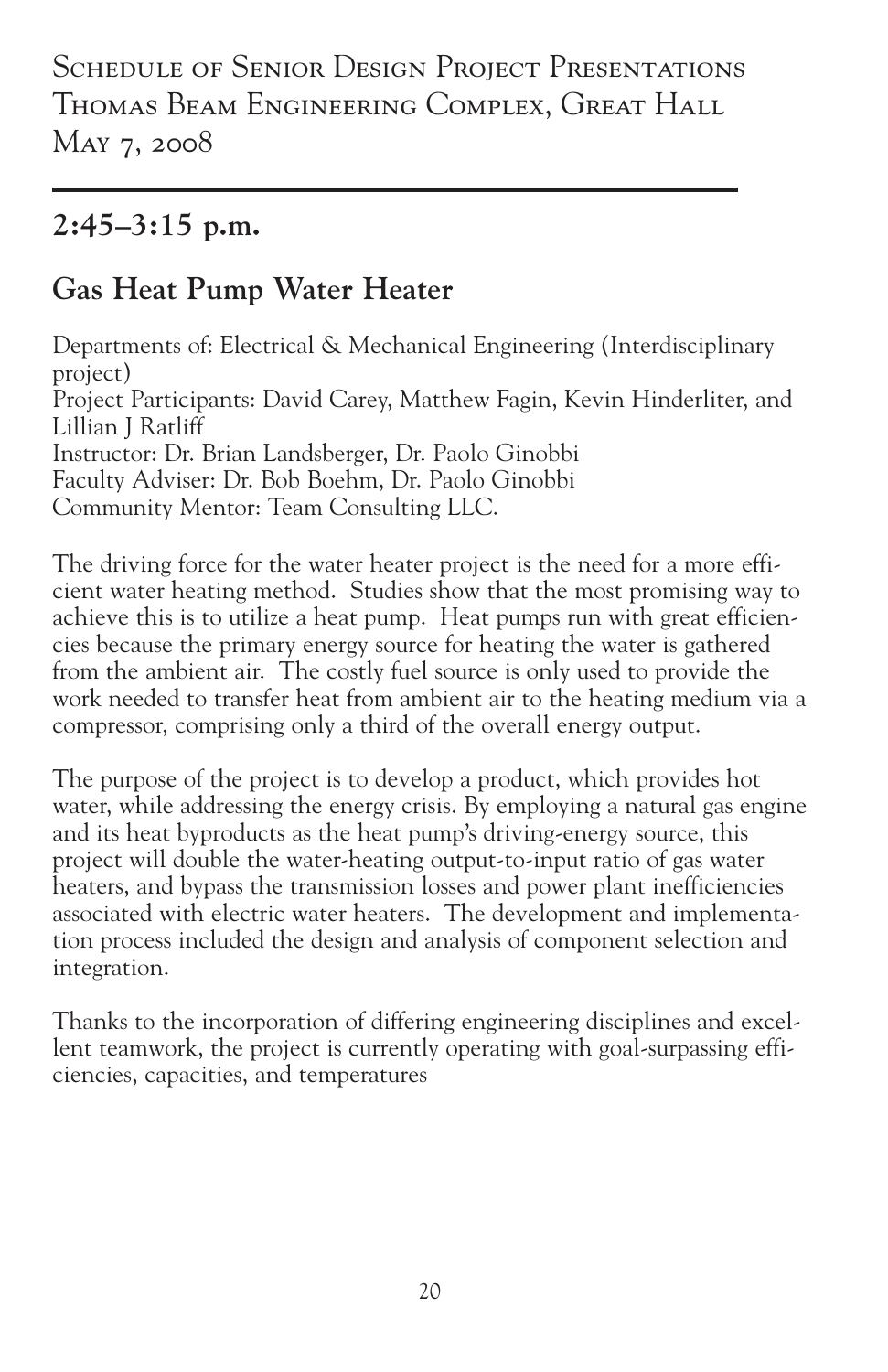3:00-3:30 p.m.

Open

NOTES: NOTES: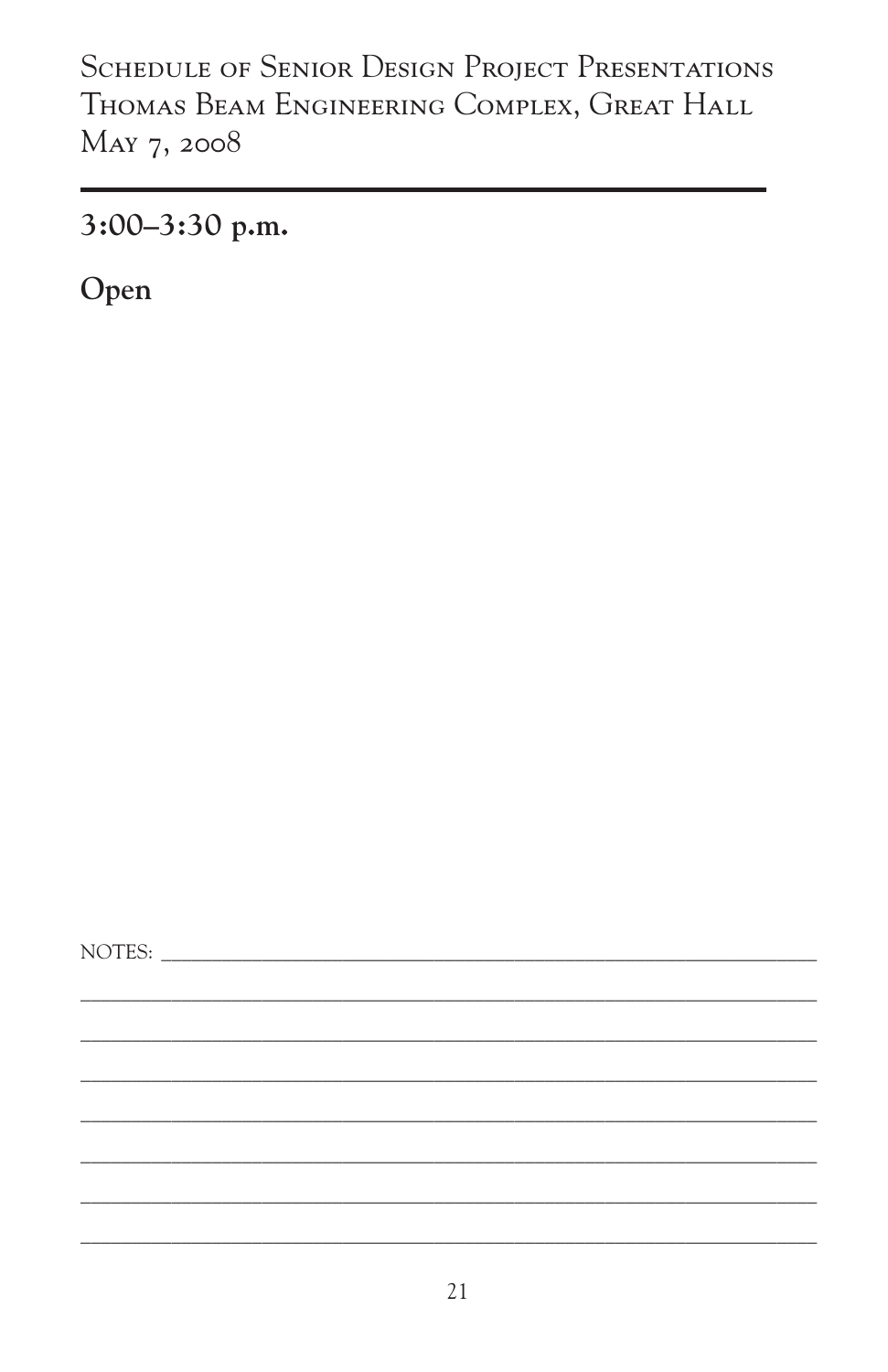$3:15-3:45$  p.m.

Open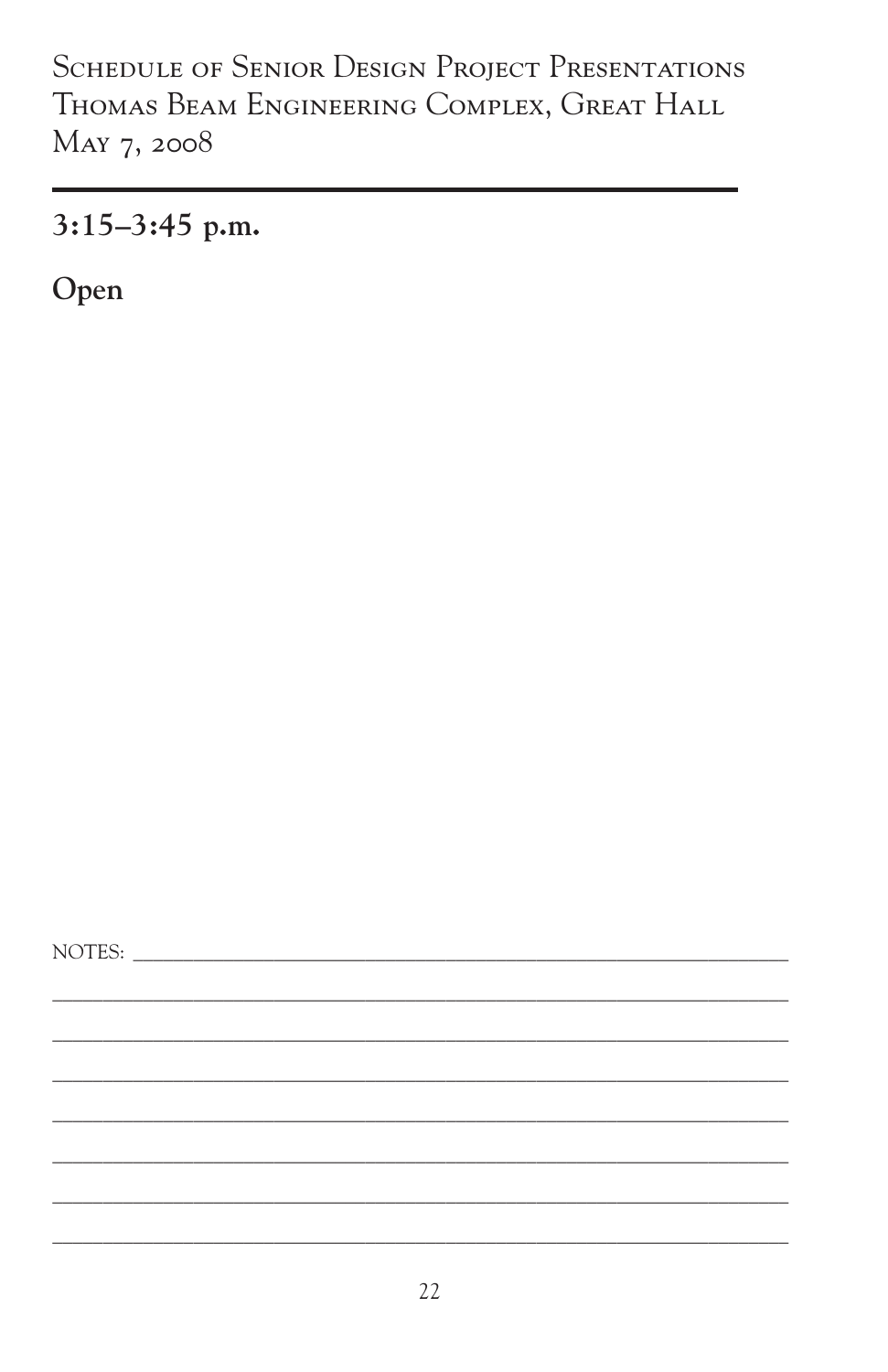#### **3:30–4:00 p.m.**

#### **Livestock Monitoring System**

Department: Electrical Engineering Project Participants: Gavin Burke and Dalton Turnbow Instructor: Dr. Paolo Ginobbi

Our project will allow ranchers to locate livestock, mainly cattle, simply by looking at a computer screen. The screen will show a map of their land and the location of each animal. The information on the screen will refresh every ten minutes.

The purpose of this project is to save the rancher a lot of time and money. It will save time because the rancher will know, within ten minutes, when a cow gets on the other side of the fence due to the cow not appearing on the map. It will save money because when a cow is going into labor it will wander off by itself to give birth. The rancher will be able to see this on the map and will be able to go out and assist the cow giving birth. This will greatly increase the survival rate of the calf and the mother.

We will accomplish this by using a GPS system set up with a tower requesting information from the device on the cow. This device then turns on and sends the GPS data back to the tower which will then send it to a hub. The hub will then display the location of the cow on the computer screen.

 $\mathcal{L}_\mathcal{L} = \{ \mathcal{L}_\mathcal{L} = \{ \mathcal{L}_\mathcal{L} = \{ \mathcal{L}_\mathcal{L} = \{ \mathcal{L}_\mathcal{L} = \{ \mathcal{L}_\mathcal{L} = \{ \mathcal{L}_\mathcal{L} = \{ \mathcal{L}_\mathcal{L} = \{ \mathcal{L}_\mathcal{L} = \{ \mathcal{L}_\mathcal{L} = \{ \mathcal{L}_\mathcal{L} = \{ \mathcal{L}_\mathcal{L} = \{ \mathcal{L}_\mathcal{L} = \{ \mathcal{L}_\mathcal{L} = \{ \mathcal{L}_\mathcal{$  $\mathcal{L}_\mathcal{L} = \{ \mathcal{L}_\mathcal{L} = \{ \mathcal{L}_\mathcal{L} = \{ \mathcal{L}_\mathcal{L} = \{ \mathcal{L}_\mathcal{L} = \{ \mathcal{L}_\mathcal{L} = \{ \mathcal{L}_\mathcal{L} = \{ \mathcal{L}_\mathcal{L} = \{ \mathcal{L}_\mathcal{L} = \{ \mathcal{L}_\mathcal{L} = \{ \mathcal{L}_\mathcal{L} = \{ \mathcal{L}_\mathcal{L} = \{ \mathcal{L}_\mathcal{L} = \{ \mathcal{L}_\mathcal{L} = \{ \mathcal{L}_\mathcal{$  $\mathcal{L}_\mathcal{L} = \{ \mathcal{L}_\mathcal{L} = \{ \mathcal{L}_\mathcal{L} = \{ \mathcal{L}_\mathcal{L} = \{ \mathcal{L}_\mathcal{L} = \{ \mathcal{L}_\mathcal{L} = \{ \mathcal{L}_\mathcal{L} = \{ \mathcal{L}_\mathcal{L} = \{ \mathcal{L}_\mathcal{L} = \{ \mathcal{L}_\mathcal{L} = \{ \mathcal{L}_\mathcal{L} = \{ \mathcal{L}_\mathcal{L} = \{ \mathcal{L}_\mathcal{L} = \{ \mathcal{L}_\mathcal{L} = \{ \mathcal{L}_\mathcal{$  $\mathcal{L}_\mathcal{L} = \{ \mathcal{L}_\mathcal{L} = \{ \mathcal{L}_\mathcal{L} = \{ \mathcal{L}_\mathcal{L} = \{ \mathcal{L}_\mathcal{L} = \{ \mathcal{L}_\mathcal{L} = \{ \mathcal{L}_\mathcal{L} = \{ \mathcal{L}_\mathcal{L} = \{ \mathcal{L}_\mathcal{L} = \{ \mathcal{L}_\mathcal{L} = \{ \mathcal{L}_\mathcal{L} = \{ \mathcal{L}_\mathcal{L} = \{ \mathcal{L}_\mathcal{L} = \{ \mathcal{L}_\mathcal{L} = \{ \mathcal{L}_\mathcal{$  $\mathcal{L}_\mathcal{L} = \{ \mathcal{L}_\mathcal{L} = \{ \mathcal{L}_\mathcal{L} = \{ \mathcal{L}_\mathcal{L} = \{ \mathcal{L}_\mathcal{L} = \{ \mathcal{L}_\mathcal{L} = \{ \mathcal{L}_\mathcal{L} = \{ \mathcal{L}_\mathcal{L} = \{ \mathcal{L}_\mathcal{L} = \{ \mathcal{L}_\mathcal{L} = \{ \mathcal{L}_\mathcal{L} = \{ \mathcal{L}_\mathcal{L} = \{ \mathcal{L}_\mathcal{L} = \{ \mathcal{L}_\mathcal{L} = \{ \mathcal{L}_\mathcal{$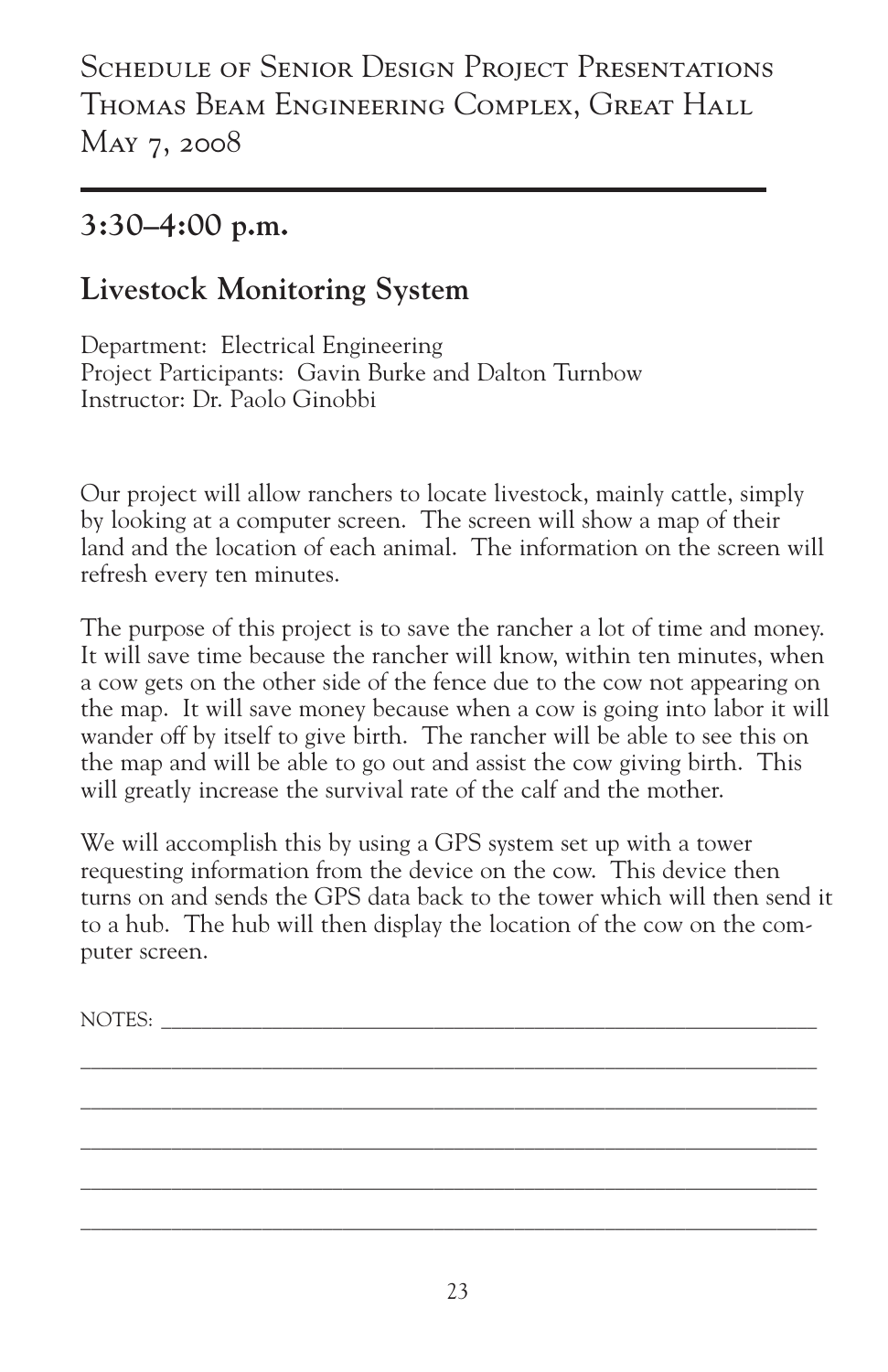SCHEDULE OF SENIOR DESIGN PROJECT PRESENTATIONS Thomas Beam Engineering Complex, Great Hall May 7, 2008

#### **3:45–4:15 p.m.**

#### **Sun City Solar Water System**

Department of Civil & Environmental Engineering Project Participants: Instructor: Dr. Edward Neumann Faculty Adviser: Dr. Edward Neumann

Solar water heaters for swimming pools are large black systems that cover a large area on top of the roof .These systems are ugly and most homeowners associations are picky about where on the roof you are allowed to put them.

These systems are generally made of plastic and rubber or just plastic Neither the plastic nor the glue that connects the plastic holds up well under extreme desert heat.

\_\_\_\_\_\_\_\_\_\_\_\_\_\_\_\_\_\_\_\_\_\_\_\_\_\_\_\_\_\_\_\_\_\_\_\_\_\_\_\_\_\_\_\_\_\_\_\_\_\_\_\_\_\_\_\_\_\_\_\_\_\_\_\_\_\_\_\_\_\_\_\_\_ \_\_\_\_\_\_\_\_\_\_\_\_\_\_\_\_\_\_\_\_\_\_\_\_\_\_\_\_\_\_\_\_\_\_\_\_\_\_\_\_\_\_\_\_\_\_\_\_\_\_\_\_\_\_\_\_\_\_\_\_\_\_\_\_\_\_\_\_\_\_\_\_\_ \_\_\_\_\_\_\_\_\_\_\_\_\_\_\_\_\_\_\_\_\_\_\_\_\_\_\_\_\_\_\_\_\_\_\_\_\_\_\_\_\_\_\_\_\_\_\_\_\_\_\_\_\_\_\_\_\_\_\_\_\_\_\_\_\_\_\_\_\_\_\_\_\_ \_\_\_\_\_\_\_\_\_\_\_\_\_\_\_\_\_\_\_\_\_\_\_\_\_\_\_\_\_\_\_\_\_\_\_\_\_\_\_\_\_\_\_\_\_\_\_\_\_\_\_\_\_\_\_\_\_\_\_\_\_\_\_\_\_\_\_\_\_\_\_\_\_ \_\_\_\_\_\_\_\_\_\_\_\_\_\_\_\_\_\_\_\_\_\_\_\_\_\_\_\_\_\_\_\_\_\_\_\_\_\_\_\_\_\_\_\_\_\_\_\_\_\_\_\_\_\_\_\_\_\_\_\_\_\_\_\_\_\_\_\_\_\_\_\_\_ \_\_\_\_\_\_\_\_\_\_\_\_\_\_\_\_\_\_\_\_\_\_\_\_\_\_\_\_\_\_\_\_\_\_\_\_\_\_\_\_\_\_\_\_\_\_\_\_\_\_\_\_\_\_\_\_\_\_\_\_\_\_\_\_\_\_\_\_\_\_\_\_\_ \_\_\_\_\_\_\_\_\_\_\_\_\_\_\_\_\_\_\_\_\_\_\_\_\_\_\_\_\_\_\_\_\_\_\_\_\_\_\_\_\_\_\_\_\_\_\_\_\_\_\_\_\_\_\_\_\_\_\_\_\_\_\_\_\_\_\_\_\_\_\_\_\_

We plan to create a new design that lasts longer and looks better.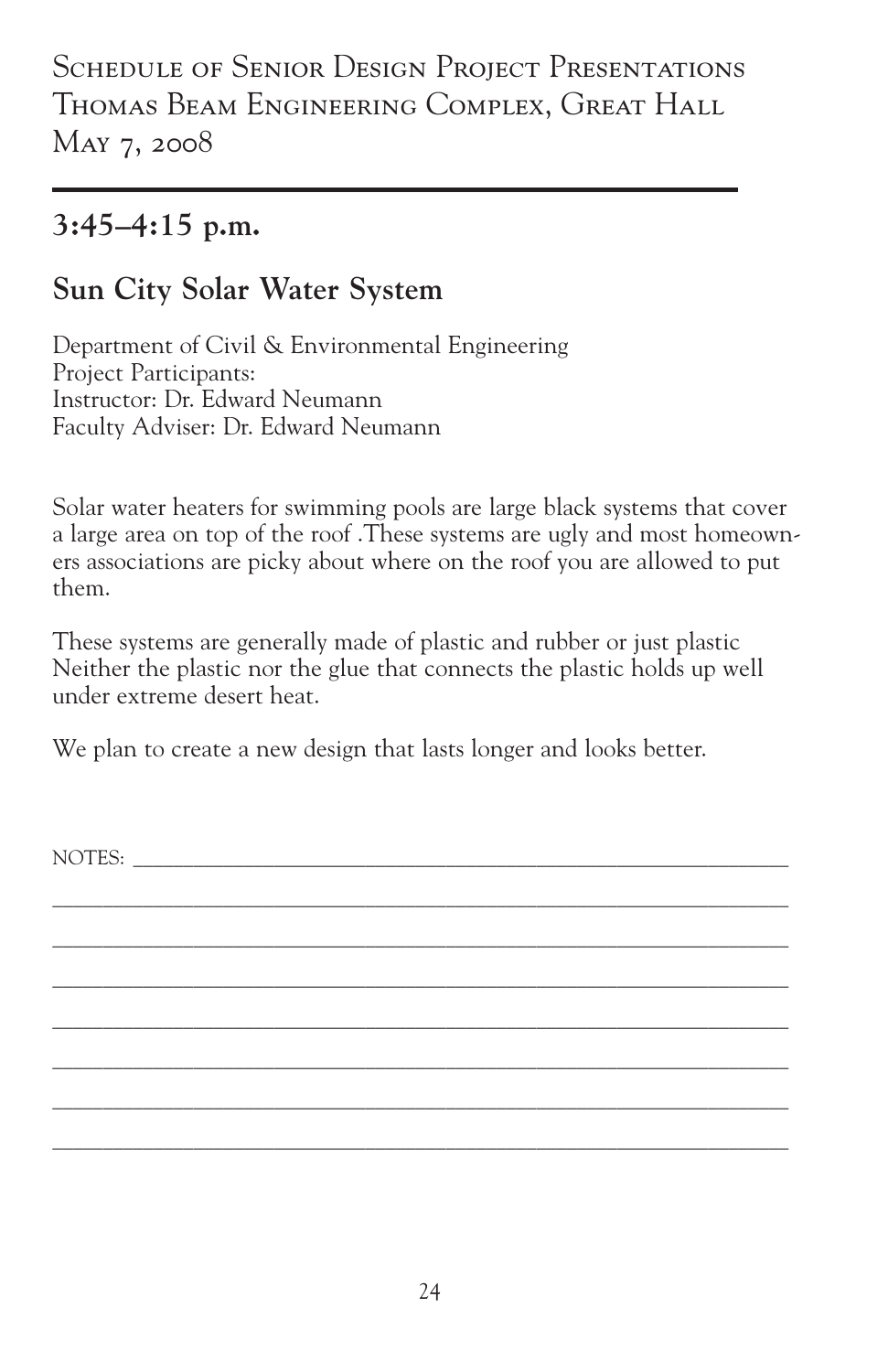#### **Congratulations!**

We hope to see you at the May 9, 2008 Senior Design Dinner where your winners.